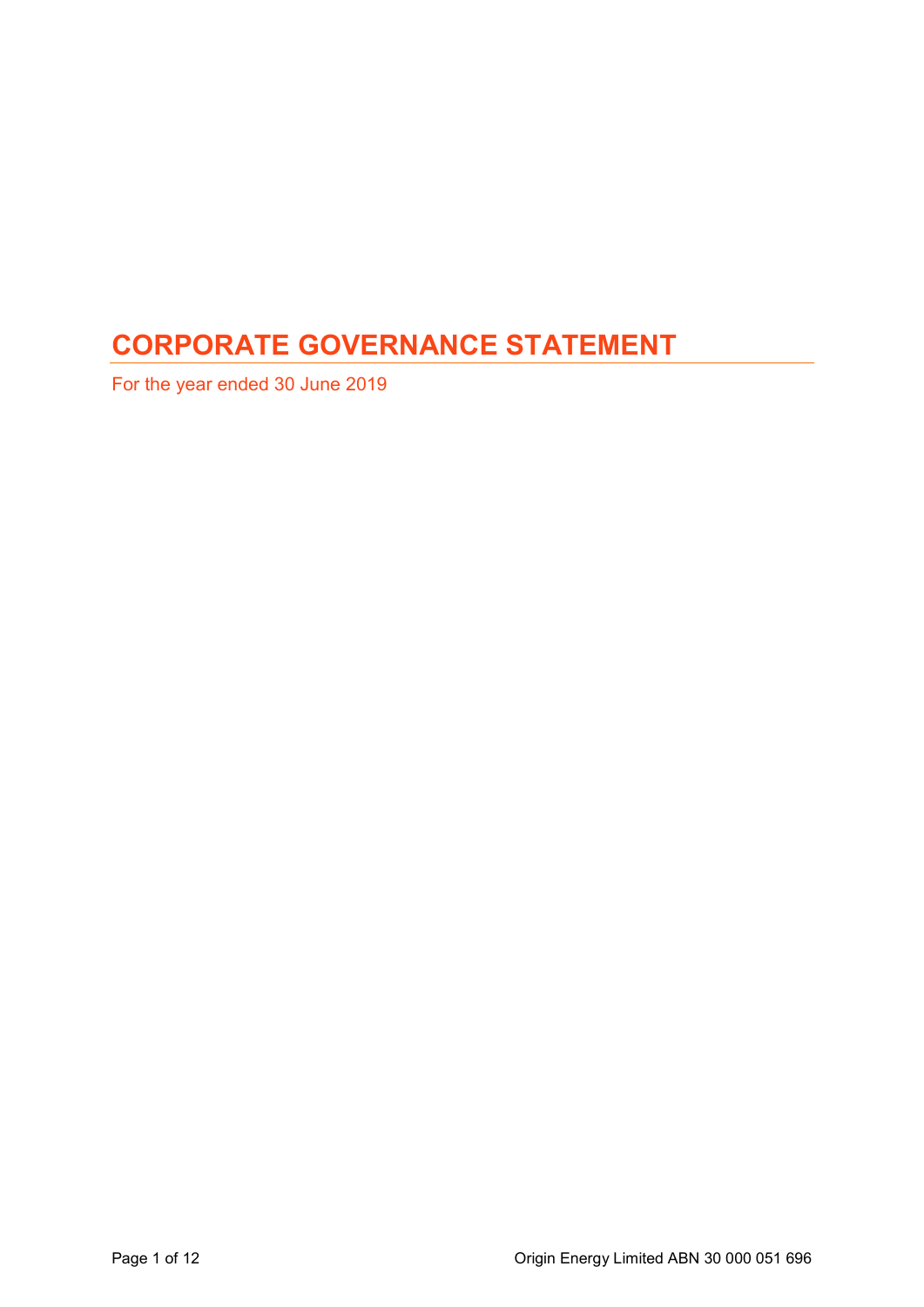This statement has been approved by the Board and summarises the Company's governance practices which were in place throughout the financial year ended 30 June 2019. During the financial year and to the date of this Report, Origin has complied with all the ASX Principles.

# People and culture

# Purpose, values and behaviours

Origin's purpose, "Getting energy right for our customers, communities and planet", was launched in FY2018, and is supported by five values:

- 1. Work as one team, one Origin.
- 2. Be the customer champion.
- 3. Care about our impact.
- 4. Find a better way.
- 5. Being accountable.

During FY2019, a set of behaviours, linked to each value, was implemented to set expectations for how Origin asks its people to work every day and with each other.

### **Policies**

Origin has a number of policies that set out conduct expectations and decision-making rights across the Group.

### Code of Conduct

Origin's Code of Conduct is based on its purpose, values and outlines how all directors, employees and other persons that act on behalf of Origin are expected to care for its people, business and reputation, and to perform their job in line with high ethical standards and applicable legal requirements.

The Board, through the Remuneration and People Committee, is informed of any material breaches of the Code of Conduct and its consequence.

A summary of the Code of Conduct is available on Origin's website.

### Reporting and escalating concerns

Origin is committed to a culture that encourages its people and others to speak up about issues or conduct that concerns them.

Origin has a policy for eligible individuals to report concerns, either through their manager, People & Culture, nominated officers within the Group, or an independent external reporting service where the person may remain anonymous. Those who report are protected from retaliation or victimisation, including protection from termination of employment, harassment and discrimination.

### Anti-bribery and facilitation payments

Origin prohibits the offer, payment, solicitation or acceptance of bribes and facilitation payments in any form. It also provides appropriate controls around the provision of gifts and gratuities, both directly and indirectly, to public officials or relatives or associates of public officials. The giving or receiving of gifts or hospitality is prohibited in all circumstances that do not align with Origin's Code of Conduct.

### Dealing in Securities Policy

Origin's Dealing in Securities Policy prohibits Origin and its personnel from dealing in the securities of Origin or other companies in a way which breaches the law prohibiting insider trading, harms Origin's reputation, or compromises confidence in Origin's practices in relation to securities dealings. It precludes any Origin personnel from engaging in short-term dealings in the Company's securities and margin loans should not be entered into if they could cause a dealing that requires, or allows for, Origin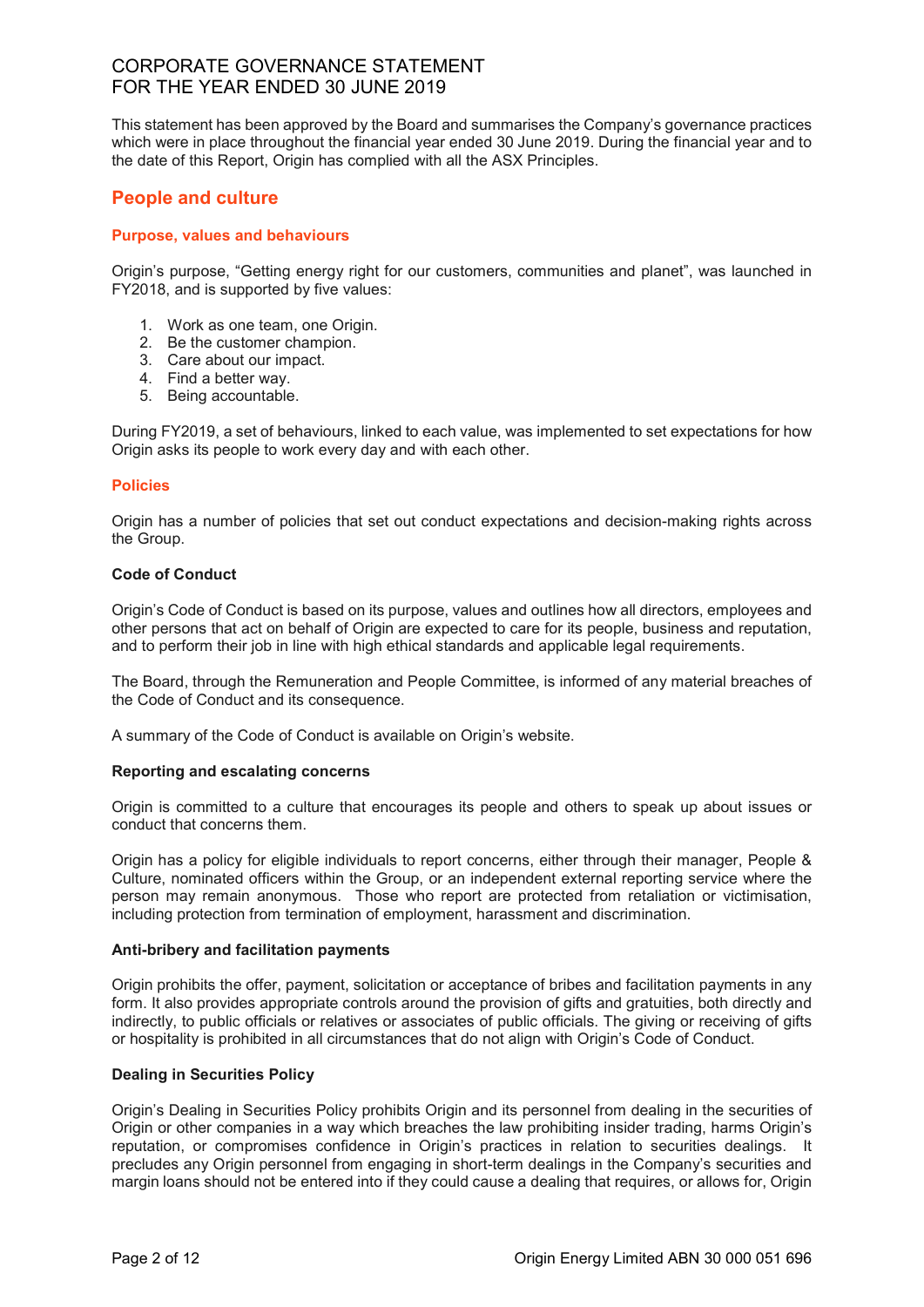securities to be disposed of at a time which would be a breach of the policy, or is in breach of the general insider trading provisions of the Corporations Act.

Origin personnel are also prohibited from entering into hedging transactions which operate to limit the economic risk of any of their unvested equity-based incentives. The Dealing in Securities policy is available on the Company's website.

# **Diversity**

Origin's Diversity and Inclusion policy applies to all aspects of employment including recruitment, selection, promotion, training, remuneration benefits and performance management. There are also procedures in place to prevent and eliminate unlawful discrimination and harassment. The Diversity and Inclusion Policy is available on the Company's website.

Origin promotes a culture where managers and employees proactively apply the diversity policies and programs through effective leadership and communication.

Details of Origin's diversity practices and performance during FY2019 can be found in the Sustainability Report.

### Gender Diversity

The Board and the Remuneration and People Committee oversees Origin's strategies on gender diversity, including monitoring achievement against gender targets set by the Board.

Origin's diversity targets for FY2019 and the performance against these targets are set out below.

| <b>Target</b> |                                                                                                                                | <b>Performance</b>                                                                                                                                                                                                                                                                                                                                                    |
|---------------|--------------------------------------------------------------------------------------------------------------------------------|-----------------------------------------------------------------------------------------------------------------------------------------------------------------------------------------------------------------------------------------------------------------------------------------------------------------------------------------------------------------------|
| $1_{\cdot}$   | Deliver equal average pay<br>for men and women at each<br>job grade                                                            | On an equal-pay-for-equal-work basis <sup>1</sup> the pay gap was within<br>Origin's policy tolerance of ±1 percentage point variation at the<br>conclusion of the 2018-19 annual remuneration review process.                                                                                                                                                        |
| 2.            | Improve<br>appointment of women to 31.5%).<br>senior roles by 15 per cent<br>compared to FY2018 (i.e.<br>from 31.5% to 36.2%). | the rate of The FY19 result was the in line with prior year (maintained at                                                                                                                                                                                                                                                                                            |
| 3.            | Reduce the gap between<br>male and female turnover to<br>zero                                                                  | Total turnover gap moved from -11 percentage points prior year<br>to +6 points. While the "gap" reduced and moved closer to zero,<br>it moved from more favourable female retention to more<br>favourable male retention. A more focused target has been<br>adopted going forward to directly measure female retention, thus<br>complementing the appointment target. |

The Remuneration and People Committee monitors the progress towards achieving these gender diversity objectives, including gender pay, and oversee the Company's initiatives to promote broad diversity and inclusion and assess the effectiveness of these programs.

### Definition of seniority

For the purpose of gender diversity targets, 'senior roles' includes all people in Hay Pay Scale job grades that pay approximately \$180,000 per annum in Fixed Remuneration.<sup>2</sup>

-

<sup>&</sup>lt;sup>1</sup> Equal work is defined in terms of the same job grade, measured using Korn-Ferry Hay job evaluation methodology

 $^2$  The dollar number is approximate because the boundary is defined by Korn Ferry Hay Group position grading methodology. The corresponding market rate varies with time.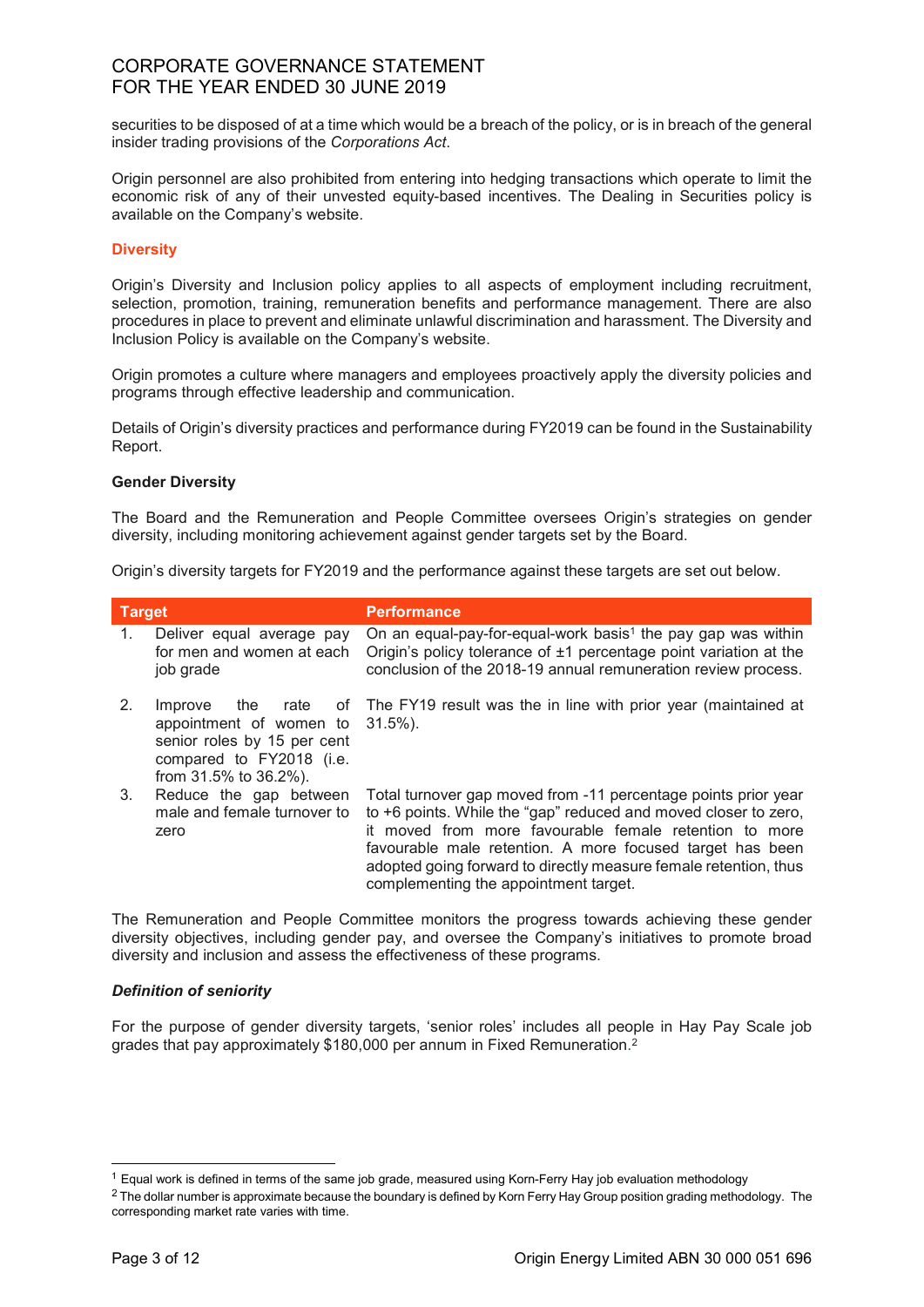Seniority is defined by reference to standard Hay Pay Scale job grades, rather than reporting relationship to the CEO, for two reasons:

- to make genuine comparisons of seniority. A large number of senior people in corporate support areas such as legal, company secretary, human resources, strategy and communications are only two or three levels below the CEO, while in the operating businesses there are many roles with significant line management responsibility that are more than three levels below; and
- to make analysis comparable over time. Any restructure that changes ELT roles also changes the reporting relationships for hundreds of people at lower levels, making it less valid to accurately compare progress on gender pay equality at those levels before and after the restructure. While Origin does not use reporting relationship to the CEO to define Origin's gender diversity targets, the gender profile of these cohorts is of interest to some external stakeholders and is presented in the cohorts by gender table below.

| <b>Female representation (%)</b> | 2017 | 2018 | 2019 |
|----------------------------------|------|------|------|
| Board <sup>1</sup>               | 25.0 | 25.0 | 25.0 |
| $CEO-12$                         | 11.1 | 22.2 | 22.2 |
| $CEO-23$                         | 26.2 | 33.8 | 40.6 |
| Senior roles                     | 28.9 | 32.3 | 30.3 |
| Origin Group                     | 35.1 | 37.5 | 36.6 |

1 Board includes Executive and Non-executive Directors.

2 "CEO-1" is a classification within the WGEA guidelines, which equates to the ELT excluding the CEO

3 "CEO-2" is a classification within the WGEA guidelines which equates to CEO-1 and their direct reports who are themselves responsible for managing people

# F2020 targets

Origin's diversity targets for FY2020 will be to increase the proportion of women in senior roles by:

- 1. Deliver equal average pay for men and women at each job grade
- 2. Improving the appointment rate of women to senior roles by 15% year-on-year (to 36.2%)
- 3. Improving the retention rate for women in senior roles from 79% (FY19) to 85%

The Board has set itself a target of females being at least 40 per cent of the Board by end 2020.

# Remuneration

The Remuneration Report sets out details of the Company's policies and practices for remunerating Directors, key management personnel and employees. It also sets out the Remuneration and People Committee's activities.

The remuneration of Non-executive Directors is structured separately from that of the Executive Directors and senior executives.

# Board and Committees

# Board composition, independence and skills

The Board's size and composition is determined by the Directors, within limits set by Origin's Constitution, which requires a Board of between five and 12 Directors. The composition of the Board shall:

- take into account the needs of the Company, including diversity in all respects;
- be of an appropriate size; and
- collectively have the skills, commitment and knowledge of the Company and the industry in which it operates, to enable it to discharge its duties effectively and to add value.

Directors' names, tenure, profiles and details of their skills, experience and special expertise are set out in the Directors' Report.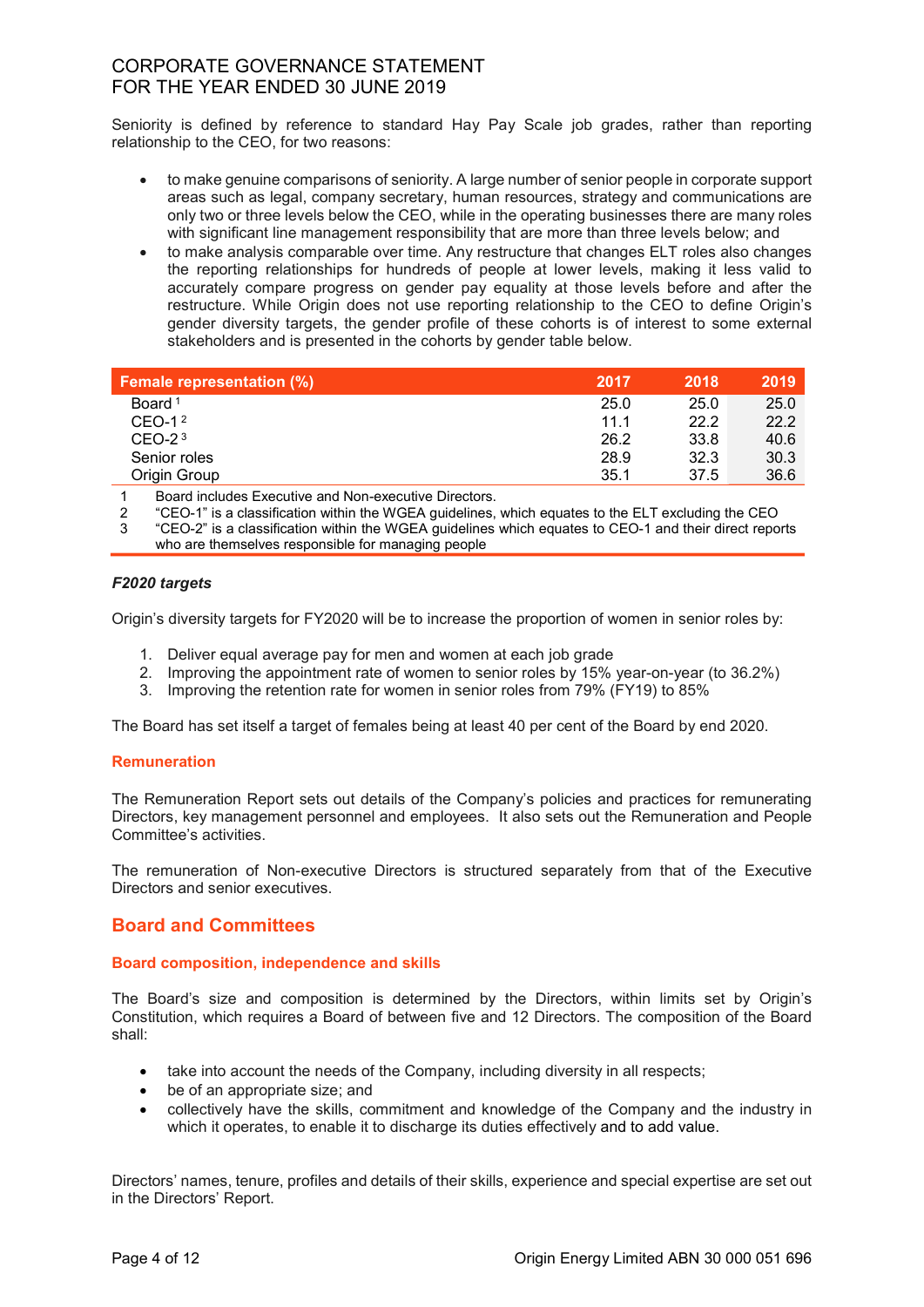The Company's policy on the Independence of Directors requires that the Board is comprised of a majority of independent Directors. The Board reviews each Director's independence annually. At its review for the FY2019 reporting period, the Board formed the view that all Non-executive Directors were independent. In defining the characteristics of an independent Director, the Board uses the ASX Principles, together with its own considerations of the Company's operations and businesses and appropriate materiality thresholds. The Independence of Directors policy which is part of the Board Charter is available on the Company's website.

The Board reviews the skills matrix periodically to ensure it covers the skills needed to address existing and emerging business and governance issues relevant to the entity.



Together, the Directors contribute the following key skills and experience:

#### Skills & experience

#### **Governance**

A commitment to and experience in setting best practice corporate governance policies, practices and standards. Ability to assess the effectiveness of senior management.

#### **Industry**

Experience in the energy or oil and gas industry, or upstream or integrated exploration and production company including in-depth knowledge of the Company's strategy, markets, competitors, operational issues, technology and regulatory concerns. This includes advisory roles for these industries.

#### **Diversity**

Diversity in gender, background, geographic origin, experience (industry and public, private and non-profit sectors).

#### **International**

Exposure to international regions either through experience working in an organisation with global operations or through management of international stakeholder relationships. Understanding of different cultural, political, regulatory and business requirements.

#### **Strategy**

Senior executive and directorship experience, dealing with complex business models and projects. Experience in developing, setting and executing strategic direction and driving growth.

#### Financial and risk management

Senior executive experience in financial accounting and reporting, corporate finance, risk and internal controls. Experience in anticipating and evaluating risks that could impact the business, recognising and managing these risks through sound risk governance policies and frameworks.

#### **Sustainability**

Experience in programs implementing health, safety and environment, including mental health and physical wellbeing. Ability to identify economically, socially and environmentally sustainable developments and to set and monitor sustainability aspirations, including relating to climate change.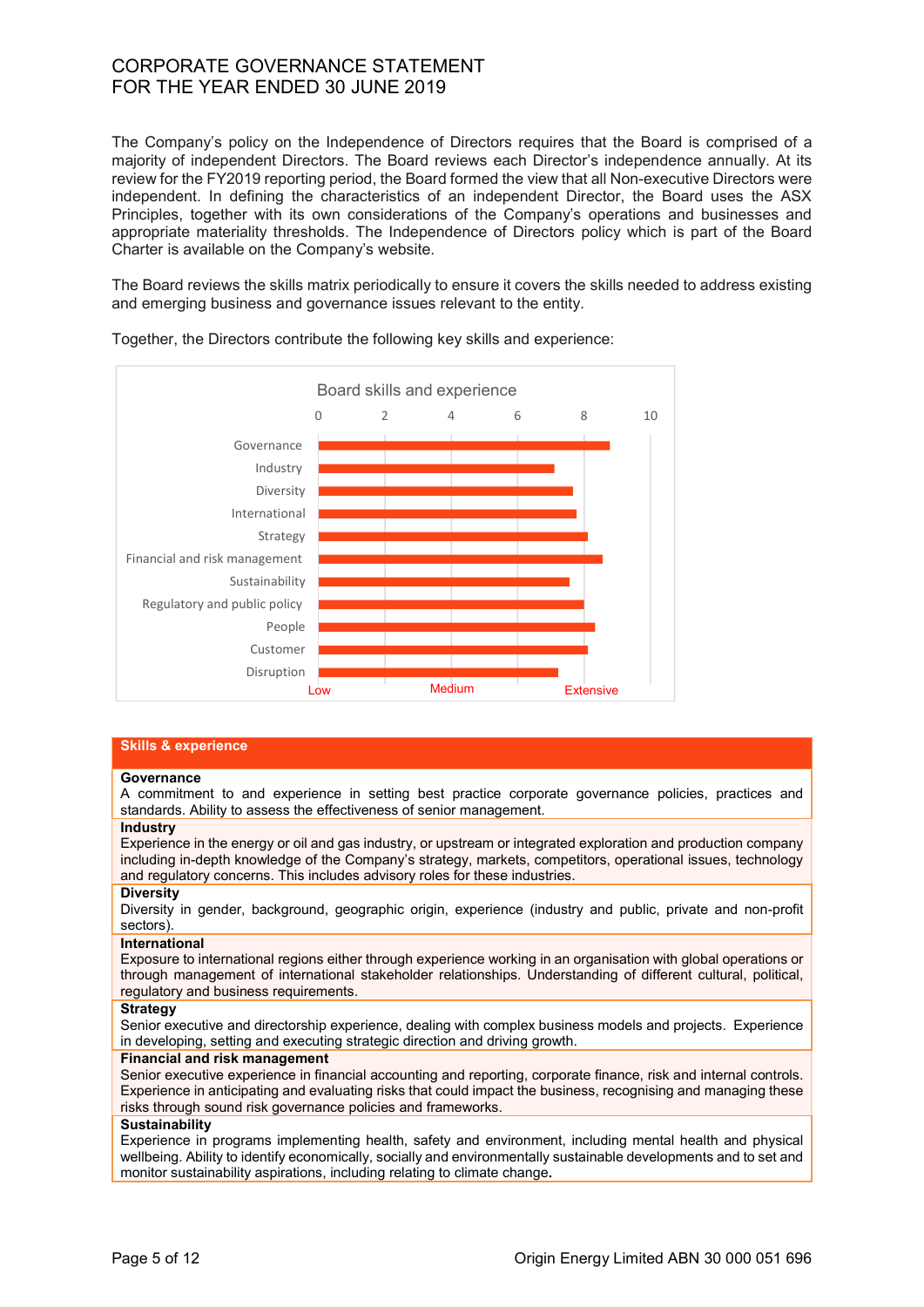# Skills & experience

#### Regulatory and public policy

Experience in the identification and resolution of legal and regulatory issues. Experience in public and regulatory policy, including how it affects corporations.

#### People

Experience in building workforce capability, setting a remuneration framework which attracts and retains a high calibre of executives, promotion of diversity and inclusion.

#### Customer

Experience in industries which have high degrees of customer centricity.

#### Disruption

Background in an industry that has faced significant disruptive change.

### Roles and responsibilities

The Board's roles and responsibilities are formalised in a Board Charter, which is available on the Company's website. The Charter sets out those functions that are delegated to management and those that are reserved for the Board.

The Board selects and appoints the Chairman from the independent Directors. The Chairman, Mr Cairns, is independent and his role and responsibilities are separate from those of the Managing Director & Chief Executive Officer (CEO).

The Company Secretary is accountable directly to the Board, through the Chairman, on all matters to do with the proper functioning of the Board.

Prior to joining Origin, Directors and senior executives are provided with letters of appointment, together with key Company documents and information, setting out their term of office, duties, rights and responsibilities, entitlements on termination, and the requirement to notify the Company of, or to seek the Company's approval before accepting, any new role that could impact upon the time commitment expected of the Director or give rise to a conflict of interest. Directors are also asked to specifically acknowledge to Origin that they will have sufficient time to fulfil their responsibilities as a director.

# Board and senior executive appointment and re-election

Prior to considering the appointment of a new Director, the Committee evaluates the balance of skills, knowledge, experience, independence and diversity on the Board, and identifies the appropriate capabilities required based on that assessment. If these criteria are met and the Board appoints the candidate as a Director, that Director will stand for election by shareholders at the following Annual General Meeting (AGM).

Before a Director is appointed, Origin undertakes appropriate evaluations. These include independent checks of a candidate's character, experience, education, criminal record, bankruptcy history, and any other factors which would affect the Company's or the individual's reputation.

Prior to the engagement of senior executives, appropriate background checks are also carried out, in accordance with Origin's recruitment policies.

Each year the performance of the Directors retiring by rotation and seeking re-election under the Constitution is reviewed by the Nomination Committee (other than the relevant Director), the results of which form the basis of the Board's recommendation to shareholders. The review considers a Director's expertise, skill and experience, along with his/her understanding of the Company's business, preparation for meetings, relationships with other Directors and management, awareness of ethical and governance issues, independence of thought and overall contribution.

Where a candidate is standing for election or re-election as Director, the notice of meeting will set out information on the candidate including biographical details, qualifications and experience, independence status, outside interests and the recommendation of the rest of the Board on the resolution. It will confirm that the Company has conducted appropriate checks into the candidate's background and experience and will advise if those checks had revealed any information of concern.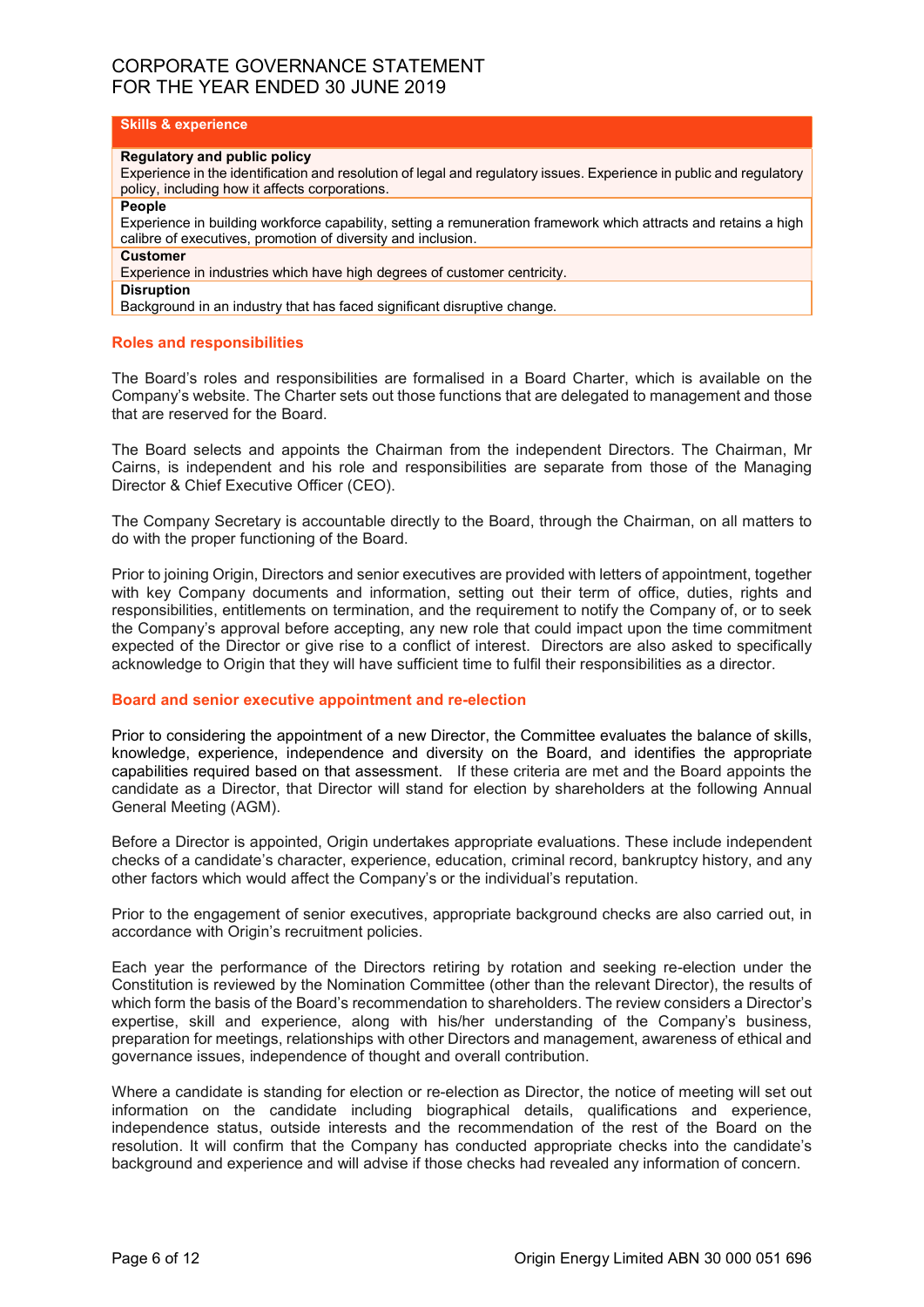# Director induction and professional development

New Directors undertake induction training, tailored to their existing skills, knowledge and experience on Origin's strategy, structure, operations, culture and key risks. New Directors are provided with copies of Origin's key governance documents and policies and participate in comprehensive briefings with the Chairman of the Board, Chairs of each Board Committee, the CEO and the ELT, the Company Secretary, and the internal and external auditor. New Directors also undertake visits to Origin's major sites.

Directors also receive continuing professional education through ongoing briefings and workshops on industry, regulatory or other relevant topics and attendance at industry or governance conferences to deal with new emerging business and governance issues.

# Performance review

Each year, the Directors review the performance of the whole Board, Board committees and individual Directors. This year, a full review was undertaken with assistance from an independent external consultant, covering individual Director performance, the Board and Committees' activities and work program, time commitments, meeting efficiency and Board contribution to Company strategy, monitoring, compliance and the governance processes which support the Board. The results of the review were discussed by the whole Board, and initiatives to improve or enhance Board performance and effectiveness were considered and recommended. Individual Director feedback was discussed directly between that Director and the Chairman. The Chairman's performance feedback is shared with the Board for discussion.

The performance of all key executives, including the CEO, is reviewed annually against:

- a set of personal financial and non-financial goals;
- Company and Business-Unit specific goals; and
- adherence to the Company's culture and behaviour standards.

The Remuneration and People Committee and the Board consider the performance of the CEO and all members of the Executive Leadership Team (ELT) when deciding whether to award performancerelated remuneration through short-term and long-term incentives for the year completed and when assessing fixed remuneration for future periods. Further information on the outcomes of the FY2019 assessment of executive remuneration is set out in the Remuneration Report.

### Board Committees

Five Committees assist the Board in executing its duties. Each Committee has its own Charter which sets out its role, responsibilities, composition, structure, membership requirements and operation. These are available on the Company's website. From time to time, other special Committees are convened to assist the Board with particular matters or to exercise the delegated authority of the Board. Each Committee's Chairman reports to the Board on the Committee's deliberations at the following Board meeting where the Committee meeting minutes are also tabled. All Directors have access to Committee papers and may attend Committee meetings unless there is a conflict of interest.

The members of each Committee and their attendance at Board and Committee meetings during FY2019 is set out in the Directors' Report.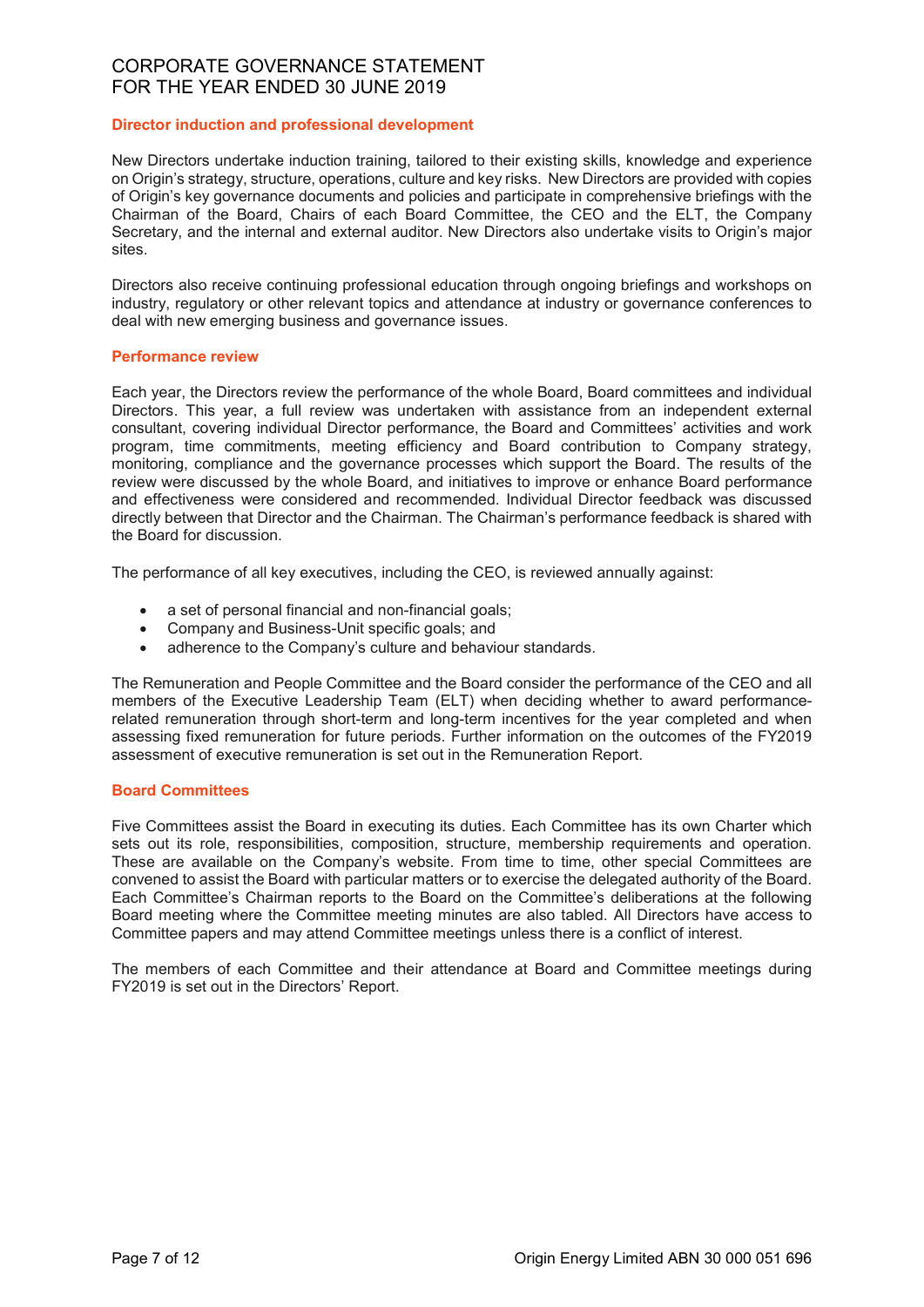| <b>Audit</b>                                                                                                                                                                                                                                                                                                                                                                                                                                                            | <b>Remuneration &amp;</b>                                                                                                                                                                                                                                                                                                                                       | <b>HSE</b>                                                                                                                                                                                                                                                                                                                                                                                                                                                         | <b>Nomination</b>                                                                                                                                                                                                                                                                                                                                                                                    | <b>Risk</b>                                                                                                                                                                                                                                                                                                                                                                                                                                     |
|-------------------------------------------------------------------------------------------------------------------------------------------------------------------------------------------------------------------------------------------------------------------------------------------------------------------------------------------------------------------------------------------------------------------------------------------------------------------------|-----------------------------------------------------------------------------------------------------------------------------------------------------------------------------------------------------------------------------------------------------------------------------------------------------------------------------------------------------------------|--------------------------------------------------------------------------------------------------------------------------------------------------------------------------------------------------------------------------------------------------------------------------------------------------------------------------------------------------------------------------------------------------------------------------------------------------------------------|------------------------------------------------------------------------------------------------------------------------------------------------------------------------------------------------------------------------------------------------------------------------------------------------------------------------------------------------------------------------------------------------------|-------------------------------------------------------------------------------------------------------------------------------------------------------------------------------------------------------------------------------------------------------------------------------------------------------------------------------------------------------------------------------------------------------------------------------------------------|
| Each of the Committees assists the Board on matters relating to:<br>• the integrity and<br>adequacy of the<br>Company's<br>accounting and<br>corporate reporting<br>systems, policies<br>and processes;<br>$\bullet$<br>• the internal control<br>framework; and<br>• the external and<br>internal audit<br>functions;                                                                                                                                                  | <b>People</b><br>• Origin's people<br>strategies,<br>policies,<br>practices and<br>Company<br>culture;<br>the<br>remuneration<br>strategy, policy<br>and structure<br>and specific<br>remuneration<br>outcomes for<br>the CEO and<br>ELT; and<br>• senior<br>executive<br>appointments,<br>development<br>and succession<br>planning<br>including<br>diversity; | Origin's HSE risks<br>$\bullet$<br>and/or impacts<br>arising out of the<br>activities and<br>operations of<br>Origin;<br>compliance with<br>$\bullet$<br>statutory HSE<br>obligations and<br>internal HSE<br>requirements<br>specific HSE risks<br>$\bullet$<br>and/or impacts<br>and learnings from<br>those; and<br>activities of<br>executive<br>management to<br>enhance the HSE<br>culture of Origin;<br>Environment<br>$\bullet$<br>(emissions<br>reduction) | the composition<br>$\bullet$<br>of the Board.<br>including Board<br>skills,<br>independence<br>and diversity;<br>Board and CEO<br>succession<br>planning<br>including the<br>process for<br>identifying and<br>appointing new<br>directors and<br>the CEO;<br>• Board and<br>director<br>performance<br>evaluation; and<br>• Director<br>induction and<br>continuing<br>professional<br>development; | Origin's risk<br>$\bullet$<br>management<br>framework;<br>the<br>$\bullet$<br>performance<br>against the risk<br>management<br>framework;<br>• material and<br>emerging risks,<br>such as<br>conduct risk,<br>digital<br>disruption,<br>cyber-security,<br>privacy and<br>data breaches,<br>sustainably<br>and climate<br>change;<br>• the Company's<br>compliance<br>framework;<br>• fraud; and<br>sustainability<br>$\bullet$<br>disclosures; |
| The Committee's membership consists of:<br>• four Non-executive<br>Directors, all of<br>whom are<br>independent,<br>including the<br>Chairman, who<br>has significant<br>financial expertise<br>and is not the<br>Chairman of the<br>Board, All<br>members of the<br>Committee are<br>financially literate<br>and the Committee<br>possesses<br>sufficient<br>accounting and<br>financial expertise<br>and knowledge of<br>the industry in<br>which Origin<br>operates. | • four Non-<br>executive<br>Directors, all of<br>whom are<br>independent,<br>including the<br>Chairman.                                                                                                                                                                                                                                                         | • the Chief<br><b>Executive Officer</b><br>and four<br>independent non-<br>executive<br>Directors. The<br>direct impact the<br>deliberations of<br>the Committee can<br>have on the day-<br>to-day operations<br>of Origin makes it<br>appropriate for the<br>CEO to be a<br>member of the<br>Committee. The<br>majority of the<br>Committee, and its<br>Chairman, are<br>independent.                                                                             | • the Chairman of<br>the Board and<br>the Chairman of<br>each other<br><b>Board</b><br>Committee, all<br>of whom are<br>independent.                                                                                                                                                                                                                                                                 | the Chairman<br>$\bullet$<br>of the Board<br>and the<br>Chairman of<br>each other<br><b>Board</b><br>Committee, all<br>of whom are<br>independent.                                                                                                                                                                                                                                                                                              |

# Board and Committee meetings

In FY2019, the Board had 10 scheduled meetings, including a two-day strategic planning meeting. The Board and committees also had seven separate scheduled workshops to consider matters of particular relevance. Outside of scheduled meetings, the full Board met on one other occasion to consider urgent matters. In addition, the Board and individual directors conducted visits of Company operations and met with operational management during the year on various matters. The Board also undertook visits to the US during the year to meet with Origin's current and potential partners.

From time to time, the Board delegates its authority to non-standing committees of Directors to consider transactional or other matters. In the 12 months to 30 June 2019, one such additional Board Committee meeting was held.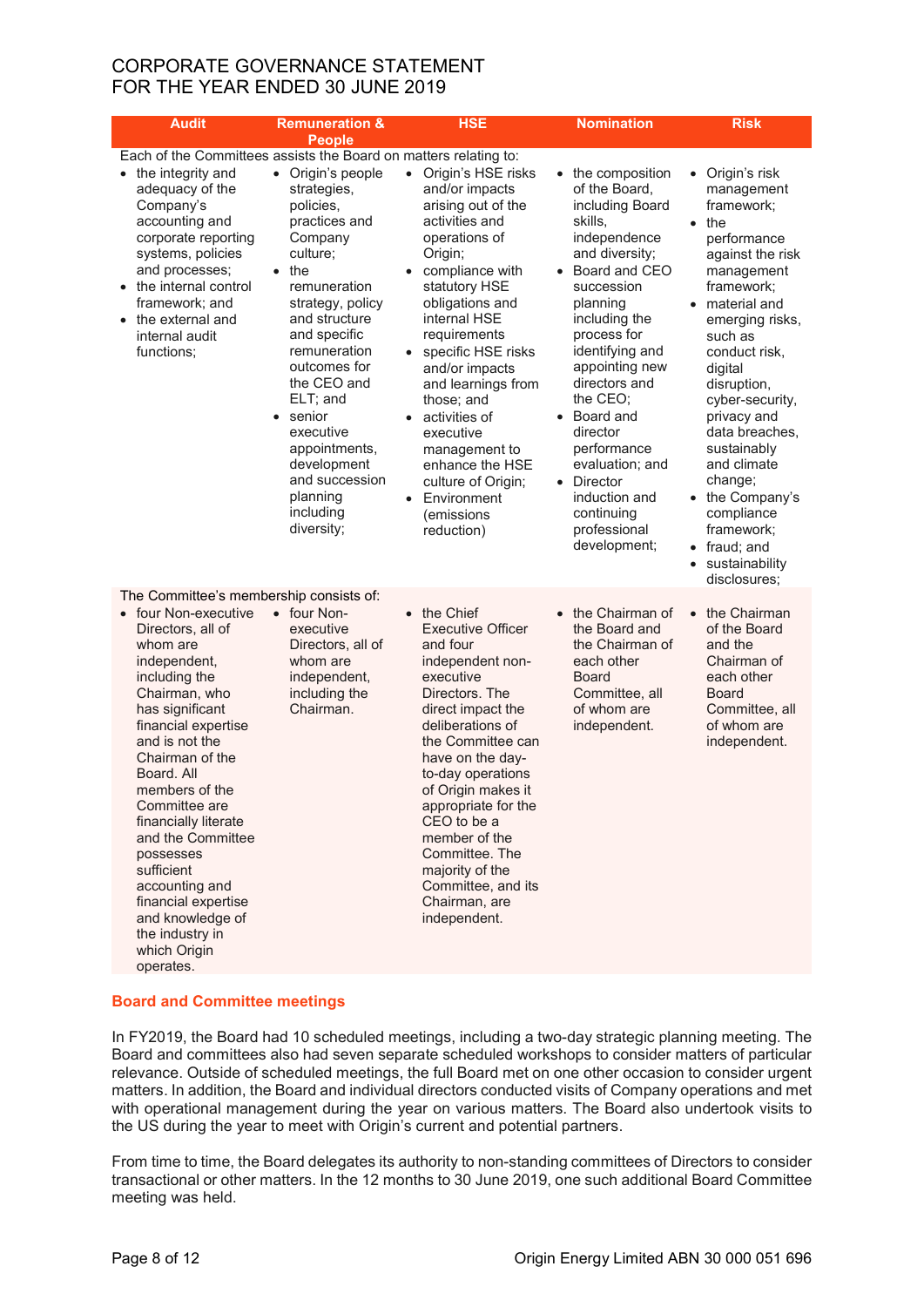At Board meetings, Directors receive reports from executive management on financial and operational performance, risk, strategy, people, HSE, and major projects or initiatives in which Origin is involved. In addition, the Directors receive reports from Board committees and, as appropriate, presentations on opportunities and risks for the Company.

Non-executive Directors also meet without the presence of the CEO or other management to address such matters as succession planning, key strategic issues, and Board operation and effectiveness.

#### Access to advice and information

All Directors have access to Company employees, advisers and records. In carrying out their duties and responsibilities, Directors have access to advice and counsel from the Chairman and the Company Secretary, and are able to seek independent professional advice at the Company's expense, after consultation with the Chairman.

# **Shareholders**

#### **Disclosure**

Origin has adopted policies and procedures designed to ensure compliance with its continuous disclosure obligations under ASX listing rule 3.1 and make senior management and the Board accountable for that compliance. The Continuous Disclosure policy is available on the Company's website.

All material matters are disclosed immediately to the stock exchanges on which Origin's securities are listed (and subsequently to the media, where relevant), as required by the relevant listing rules. All material investor presentations are released to the stock exchanges and are posted on the Company's website. Other reports or media statements that do not contain price sensitive information are included on the Company's website. Shareholders can subscribe to an email notification service and receive notice of any stock exchange announcements released by the Company. The Board receives copies of all material market announcements promptly after they have been made.

Origin also provides periodic disclosure that keeps the market informed, including quarterly releases detailing exploration, development and production, and half and full year reports to shareholders.

Origin also participates in industry conferences and hosts investor briefings. Copies of presentation materials of any new and substantive investor or analyst presentations are released to the stock exchanges ahead of the presentation.

### Investor relations

Origin has a wide stakeholder engagement program and a dedicated investor relations function to facilitate effective two-way communication with investors. The Company participates in regular surveys to garner feedback from investors on how this function is performing and can be improved. The Chairman and he Chairman of the Remuneration and People Committee meet with investors and proxy advisors twice a year.

### Website and electronic communications

Origin respects the rights of its shareholders and has adopted policies to facilitate the effective exercise of those rights through participation at general meetings and with the provision of information about Origin and its operations.

All communications from, and most communications to Origin's share registry are available electronically and shareholders are encouraged to take up the option of e-communications.

Shareholders can review the financial and non-financial performance of Origin via a half year report, shareholder review, annual report, sustainability report, investor presentations and annual general meeting materials. These reports are also available on the ASX and on Origin's website. Shareholders may also request hardcopies.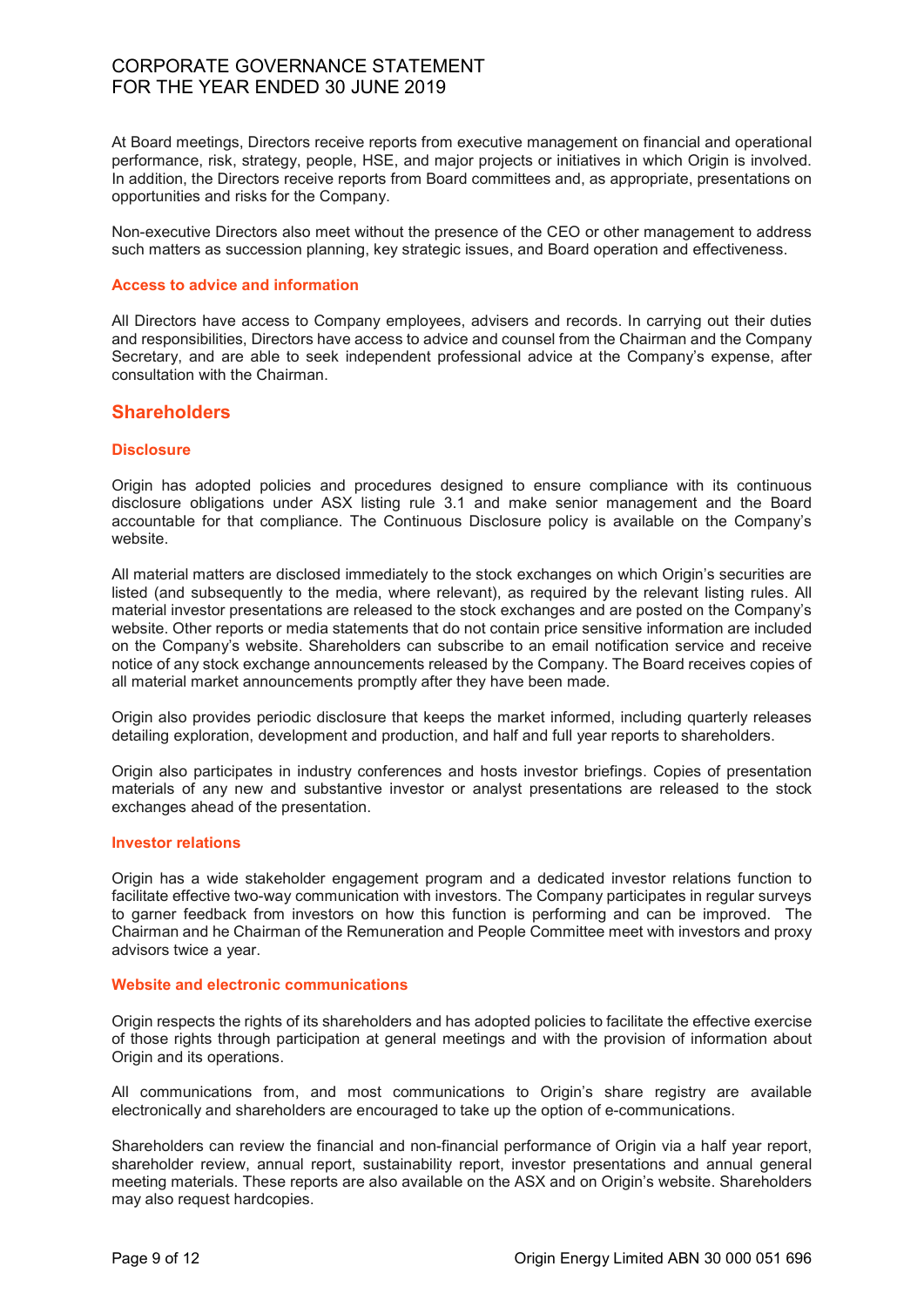Origin's website contains a list of key dates and all recent announcements, presentations, past and current company reports and notices of meetings. Shareholder meetings and results announcements are webcast and an archive of these meetings is published on the Company's website.

### Annual General Meeting

Origin encourages shareholders to attend and participate in its AGM, either in person, by proxy or attorney, or by other means adopted by the Board. At the AGM, the Chairman allows a reasonable opportunity for shareholders to ask questions of the Board and the external auditors. The external auditor attends the Company's AGM and is available to answer questions from shareholders relevant to the audit. Shareholders who are unable to attend the AGM can view a webcast of the meeting on the Company's website.

All substantive resolutions at an Origin's meeting of shareholders are decided by a poll rather than by a show of hands.

# Risk and Assurance

### Risk framework

Origin's approach to risk management aims to embed a risk-aware culture in all decision-making and to manage risk in a proactive and effective manner. The Board has an overarching policy governing the Company's approach to risk oversight and management and internal control systems. This policy and further information on Origin's approach to managing its material risks is available on the Company's website.

The Company's risk policies are designed to identify, assess, manage and monitor strategic, operational, financial and project risks and mitigate the impact in the event that they materialise. The Board has also approved policies for hedging interest rates, foreign exchange rates and commodities. Certain specific risks are covered by insurance.

Management is responsible for the design and implementation of the risk management and internal control systems to manage the Company's risks. Management reports to the Risk Committee on how material risks are being managed and the effectiveness of controls in place to mitigate those risks. The Risk Committee has an annual calendar that includes regular detailed risk profile reviews.

The Risk Committee reviews the Company's risk management framework annually to satisfy itself that it continues to be sound and that the entity is operating with due regard to the risk appetite set by the Board. This includes the Committee satisfying itself that the risk management framework deals adequately with emerging risks such as conduct risk, digital disruption, cyber-security, privacy and data breaches, sustainability and climate change. The Risk Committee oversees the Company's insurance program, having regard to the Company's business and insurable risks associated.

An independent review of the risk management framework was completed during the financial year and it found the framework to be sound. Management has reported to the Risk Committee and the Board that, as at 30 June 2019, the framework is sound based on this review and the subsequent framework improvements completed.

### **Assurance**

Origin's approach to the management of risks and controls reflects the 'three lines of defence' model. The first line of defence comprises operational business managers that own and manage risks. The second line of defence comprises the corporate functions that oversee/monitor/challenge risks. The third line of defence comprises the Origin group internal audit function that assures compliance with policies and standards.

The internal audit function utilises both internal and external resources to provide an independent appraisal of the adequacy and effectiveness of the Company's risk management and internal control systems. The internal auditor has direct access to the Chairman of the Audit Committee and management, and has the right to seek information. A risk-based approach is used to develop the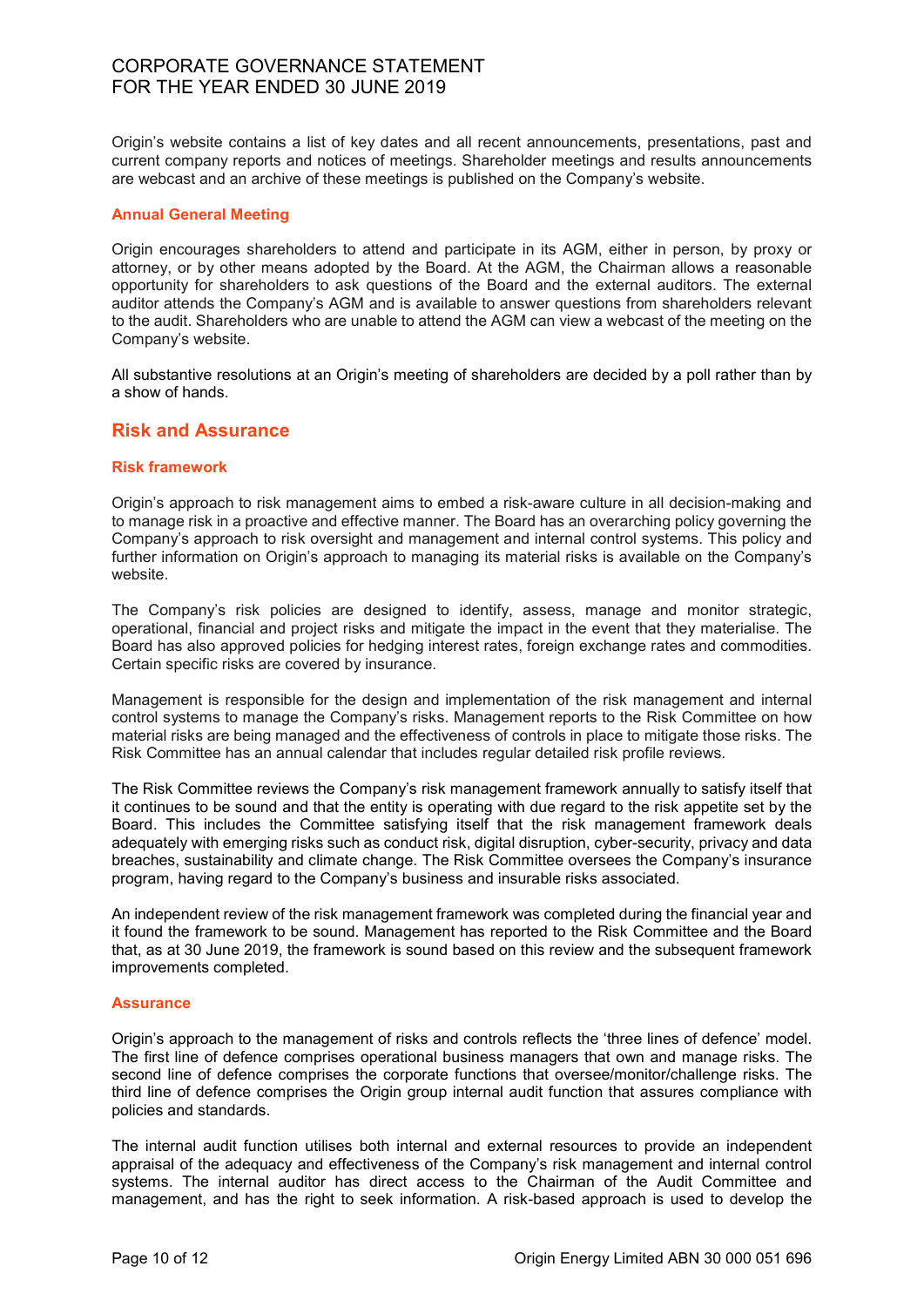annual internal audit plan, aligning planned internal audit activities to the Company's material risks. The internal audit plan is approved by the Audit and HSE Committees annually and reviewed quarterly for the effectiveness of its governance, risk management and internal control processes.

In addition to internal audit activities, second line assurance activity is undertaken across the business in the management of risk. The findings of this activity are reported through to the relevant executive and, where appropriate, relevant Board Committees.

# CEO/CFO sign-off

Prior to approval of the Company's financial statements for each financial period, the Managing Director & Chief Executive Officer and the Chief Financial Officer give the Board a declaration that, in their opinion, the financial records have been properly maintained, that the financial statements complied with the accounting standards and gave a true and fair view, and that their opinion had been formed on the basis of a sound system of risk management and internal compliance and control which was operating effectively.

# External audit

The external auditors have direct access to the Chairman of the Audit Committee and meet separately with the Audit Committee without management present.

The Committee reviews the independence of the external auditor, including the nature and level of nonaudit services provided, and reports its findings to the Board every six months.

# Environmental, Social and Governance (ESG) Matters

Beyond the financial results, Origin is witnessing changes in community attitudes and increased focus on local and global environmental challenges. Origin recognises the need for disclosure and transparency of decision making to help investors assess both short-term and long-term risks and prospects.

Origin assesses the environmental and social risks associated with projects and operations. Projects are developed with precautionary engineering and management measures in place to mitigate or manage key environmental and social risks, and operations are managed using policies and procedures to control remaining environmental and social risks. Environmental and social risk management is subject to periodic audits and assurance.

One source of environmental risks relates to climate change. As one of Australia's largest power generators, Origin closely measures, manages and reports on the greenhouse gas emissions associated with its operations. These emissions are governed by laws and regulations. Origin has set emissions reductions targets and has a five-pillar strategy to decarbonise its business and achieve these targets, including exiting coal-fired generation by 2032 and significantly growing renewable generation in its portfolio.

Further information on Origin's management and performance in the social and environmental aspects in operating its business, including further details on it's emissions reduction targets and decarbonisation strategy, is contained in the FY2019 Sustainability Report.

Origin measures its reputation, that is, how Origin is perceived by Australians (including shareholders) using RepTrak® methodology. Origin's reputation performance and reputation risk issues are periodically reported to the Board.

In addition to stakeholder measurement through RepTrak®, Origin also engages external advisors to provide real-time monitoring of mainstream and social media to evaluate the external operating environment and ensure emerging risks, issues and shifting public and policy debates are identified and addressed accordingly. Quarterly quantitative and qualitative mainstream media analysis is undertaken to better understand external trends, and sentiment and key public influencers.

These insights influence and inform Origin's external affairs and stakeholder engagement strategies, as well as customer facing positioning and community engagement programs.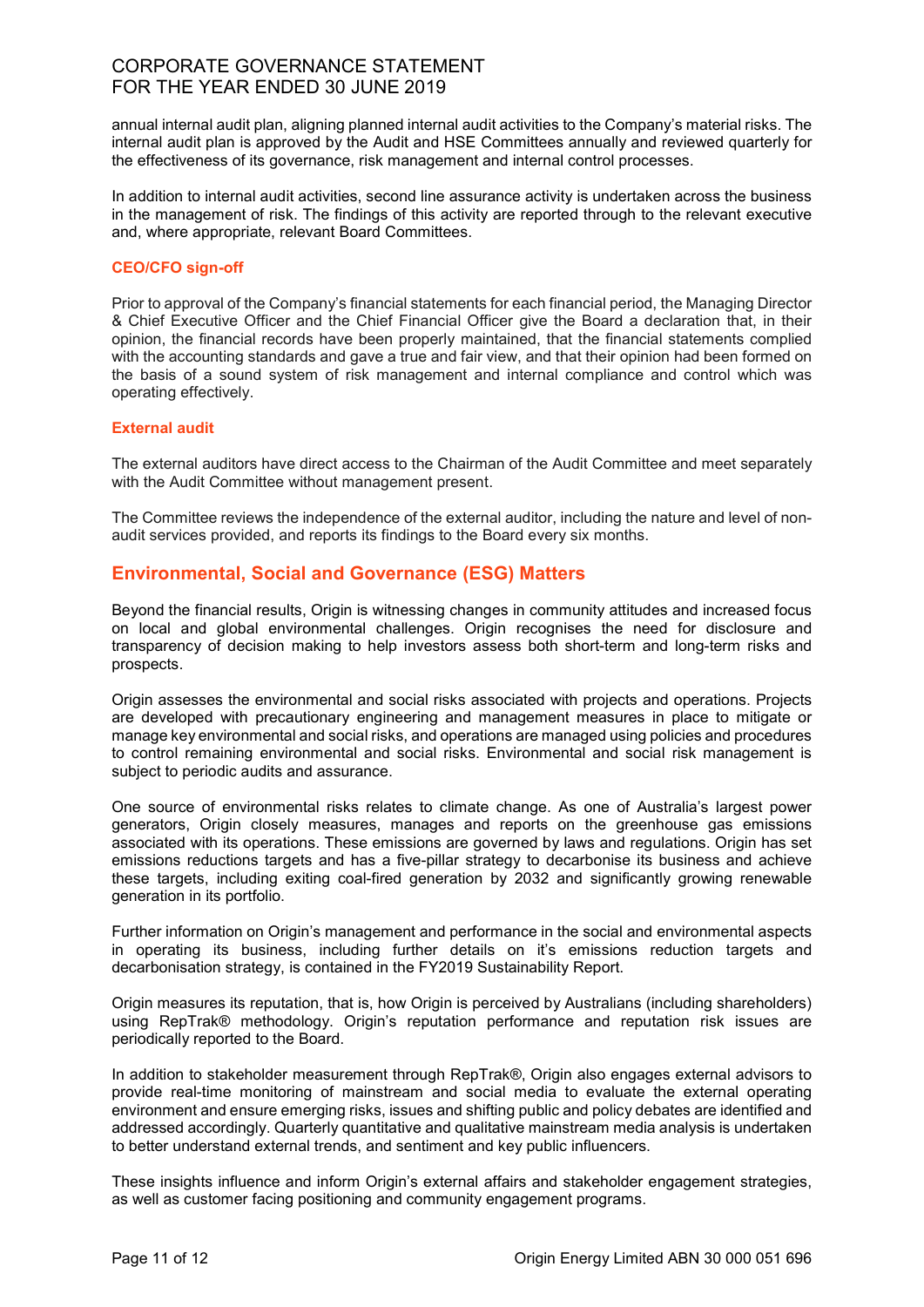# Sustainability reporting

Origin is a supporter the Financial Stability Board's Taskforce on Climate related Financial Disclosures (TCFD) and commenced implementing the recommendations of the TCFD in FY2018. FY2019 disclosures aligned with the TCFD recommendations are contained in the FY2019 Sustainability Report.

Sustainability reporting is guided by the Global Reporting Initiative and includes disclosures of material ESG aspects of the Company's business activities. This year, Origin has reported the sustainability aspects which are considered the most important to our stakeholders. We have identified where each of these aspects aligns with the Sustainable Development Goals of the United Nation's 2030 Agenda for Sustainable Development.

Origin also discloses other ESG information via regulated National Greenhouse Emissions Reporting, as well as voluntary disclosure platforms such as the Carbon Disclosure Project. Origin regularly engages with and provides requested information to research firms. Origin was again included in the FSTE4Good Index and again received MSCI ESG's AA rating during the period.

# **Customers**

Customers are a central part of Origin's engagement, innovation and value creation. Origin continues to adapt processes, introduce new products and invest in technology to provide customers with greater choice, better value and an improved customer experience. The Sustainability Report provides further information on Origin's interaction with its customers.

### Stakeholder engagement

Origin's projects and operations necessitate interaction with a range of stakeholders including local communities, business partners, government, industry, media, suppliers and NGOs. Origin has a program to support these stakeholder interactions and facilitate constructive relationships, including:

- dedicated community advisors to help facilitate and implement Origin's engagement with local communities and regular dialogue with the communities in which Origin operates;
- a government relations team which regularly interacts with policy makers to help develop sound and stable policy to ensure business certainty;
- dedicated external affairs team with regular interaction with media and NGOs to create a better understanding of Origin's business; and
- making a contribution to the formulation of public policy through submissions to various enquiries.

Further information on Origin's approach to its people, communities and governments can be found in the Sustainability Report.

Origin's approach to industry association memberships can also be found in the Sustainability Report and its website.

Information referred to in this Corporate Governance Statement as being on the Company's website may be found at the web address: www.originenergy.com.au under the section 'About - Investors & Media - Governance'.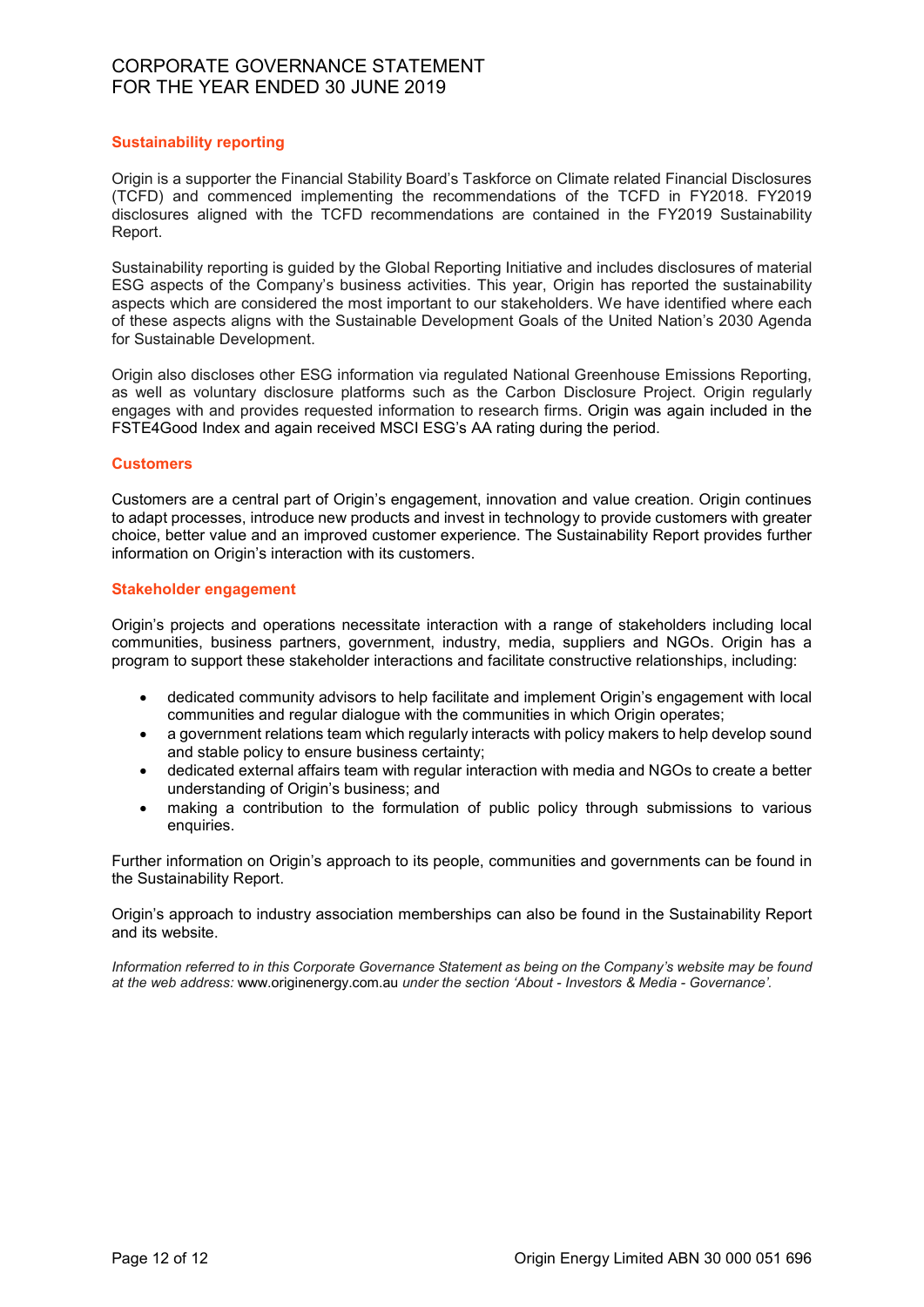*Rules 4.7.3 and 4.10.31*

# **Appendix 4G Key to Disclosures**

**Corporate Governance Council Principles and Recommendations**

Introduced 01/07/14 Amended 02/11/15

**Name of entity** 

Origin Energy Limited

30 000 051 696 30 June 2019

**ABN / ARBN ARBN Financial year ended: Financial year ended:** 

Our corporate governance statement<sup>2</sup> for the above period above can be found at:<sup>3</sup>

 $\Box$  These pages of our annual report:

☑ This URL on our website: https://www.originenergy.com.au/about/investors-media/reports-and-results.html

The Corporate Governance Statement is accurate and up to date as at 22 August 2019 and has been approved by the board.

The annexure includes a key to where our corporate governance disclosures can be located.

Date: 22 August 2019

1

Helen Hardy, Company Secretary

 $1$  Under Listing Rule 4.7.3, an entity must lodge with ASX a completed Appendix 4G at the same time as it lodges its annual report with ASX.

Listing Rule 4.10.3 requires an entity that is included in the official list as an ASX Listing to include in its annual report either a corporate governance statement that meets the requirements of that rule or the URL of the page on its website where such a statement is located. The corporate governance statement must disclose the extent to which the entity has followed the recommendations set by the ASX Corporate Governance Council during the reporting period. If the entity has not followed a recommendation for any part of the reporting period, its corporate governance statement must separately identify that recommendation and the period during which it was not followed and state its reasons for not following the recommendation and what (if any) alternative governance practices it adopted in lieu of the recommendation during that period.

Under Listing Rule 4.7.4, if an entity chooses to include its corporate governance statement on its website rather than in its annual report, it must lodge a copy of the corporate governance statement with ASX at the same time as it lodges its annual report with ASX. The corporate governance statement must be current as at the effective date specified in that statement for the purposes of rule 4.10.3.

 $2$  "Corporate governance statement" is defined in Listing Rule 19.12 to mean the statement referred to in Listing Rule 4.10.3 which discloses the extent to which an entity has followed the recommendations set by the ASX Corporate Governance Council during a particular reporting period.

 $3$  Mark whichever option is correct and then complete the page number(s) of the annual report, or the URL of the web page, where the entity's corporate governance statement can be found. You can, if you wish, delete the option which is not applicable.

Throughout this form, where you are given two or more options to select, you can, if you wish, delete any option which is not applicable and just retain the option that is applicable. If you select an option that includes "OR" at the end of the selection and you delete the other options, you can also, if you wish, delete the "OR" at the end of the selection.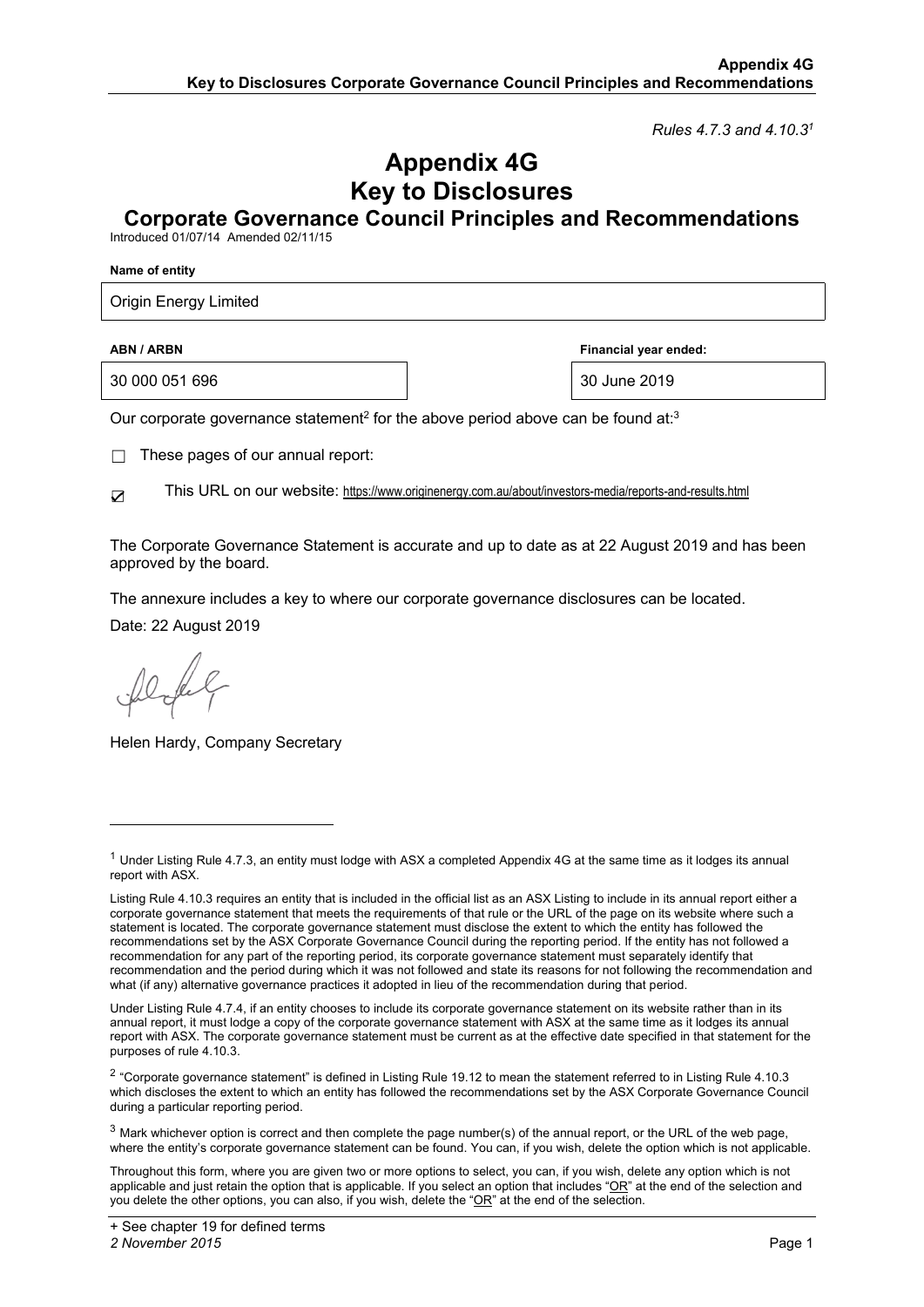# **ANNEXURE – KEY TO CORPORATE GOVERNANCE DISCLOSURES**

| <b>Corporate Governance Council recommendation</b> |                                                                                                                                                                                                                                                                                                                                                         | We have followed the recommendation in full for the whole of the<br>period above. We have disclosed                                                                                                                                                                                                                                                                                                                                                                     | We have NOT followed the recommendation in full for the whole<br>of the period above. We have disclosed <sup>4</sup>                                                    |
|----------------------------------------------------|---------------------------------------------------------------------------------------------------------------------------------------------------------------------------------------------------------------------------------------------------------------------------------------------------------------------------------------------------------|-------------------------------------------------------------------------------------------------------------------------------------------------------------------------------------------------------------------------------------------------------------------------------------------------------------------------------------------------------------------------------------------------------------------------------------------------------------------------|-------------------------------------------------------------------------------------------------------------------------------------------------------------------------|
|                                                    | <b>PRINCIPLE 1 - LAY SOLID FOUNDATIONS FOR MANAGEMENT AND OVERSIGHT</b>                                                                                                                                                                                                                                                                                 |                                                                                                                                                                                                                                                                                                                                                                                                                                                                         |                                                                                                                                                                         |
| 1.1                                                | A listed entity should disclose:<br>the respective roles and responsibilities of its board and<br>(a)<br>management; and<br>those matters expressly reserved to the board and those<br>(b)<br>delegated to management.                                                                                                                                  | the fact that we follow this recommendation:<br>☑<br>in our Corporate Governance Statement OR<br>at [insert location]<br>and information about the respective roles and responsibilities of<br>our board and management (including those matters expressly<br>reserved to the board and those delegated to management):<br>Art this location: Board Charter<br>https://www.originenergy.com.au/content/dam/origin/about/investors-<br>media/documents/board-charter.pdf | an explanation why that is so in our Corporate Governance<br>Statement OR<br>we are an externally managed entity and this recommendation<br>is therefore not applicable |
| 1.2                                                | A listed entity should:<br>undertake appropriate checks before appointing a person, or<br>(a)<br>putting forward to security holders a candidate for election,<br>as a director; and<br>provide security holders with all material information in its<br>(b)<br>possession relevant to a decision on whether or not to elect<br>or re-elect a director. | the fact that we follow this recommendation:<br>☑<br>in our Corporate Governance Statement OR<br>$\Box$<br>at [insert location]                                                                                                                                                                                                                                                                                                                                         | an explanation why that is so in our Corporate Governance<br>Statement OR<br>we are an externally managed entity and this recommendation<br>is therefore not applicable |
| 1.3                                                | A listed entity should have a written agreement with each director<br>and senior executive setting out the terms of their appointment.                                                                                                                                                                                                                  | the fact that we follow this recommendation:<br>☑<br>in our Corporate Governance Statement OR<br>at [insert location]                                                                                                                                                                                                                                                                                                                                                   | an explanation why that is so in our Corporate Governance<br>Statement OR<br>we are an externally managed entity and this recommendation<br>is therefore not applicable |
| 1.4                                                | The company secretary of a listed entity should be accountable<br>directly to the board, through the chair, on all matters to do with the<br>proper functioning of the board.                                                                                                                                                                           | the fact that we follow this recommendation:<br>☑<br>in our Corporate Governance Statement OR<br>at [insert location]                                                                                                                                                                                                                                                                                                                                                   | an explanation why that is so in our Corporate Governance<br>Statement OR<br>we are an externally managed entity and this recommendation<br>is therefore not applicable |

<sup>4</sup> If you have followed all of the Council's recommendations in full for the whole of the period above, you can, if you wish, delete this column from the form and re-format it.

<sup>+</sup> See chapter 19 for defined terms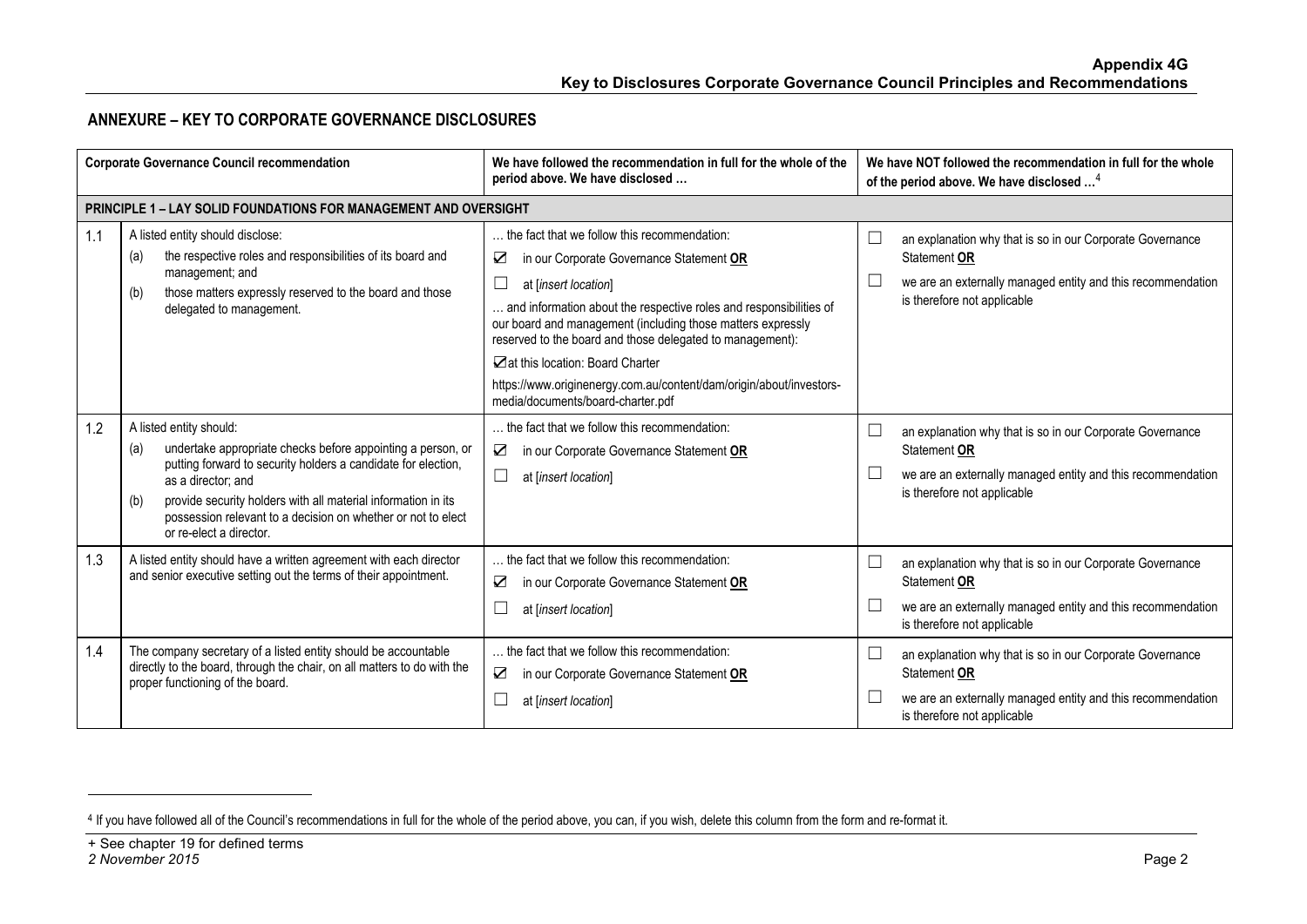| <b>Corporate Governance Council recommendation</b> |                                                                                                                                                                                                                                                                                                                                                                                                                                                                                                                                                                                                                                                                                                                                                                                                                                                                                                                                                                                                                                                                                         | We have followed the recommendation in full for the whole of the<br>period above. We have disclosed                                                                                                                                                                                                                                                                                                                                                                                                                                                                                                                                                                                                                                                                                                                   | We have NOT followed the recommendation in full for the whole<br>of the period above. We have disclosed <sup>4</sup>                                                                        |
|----------------------------------------------------|-----------------------------------------------------------------------------------------------------------------------------------------------------------------------------------------------------------------------------------------------------------------------------------------------------------------------------------------------------------------------------------------------------------------------------------------------------------------------------------------------------------------------------------------------------------------------------------------------------------------------------------------------------------------------------------------------------------------------------------------------------------------------------------------------------------------------------------------------------------------------------------------------------------------------------------------------------------------------------------------------------------------------------------------------------------------------------------------|-----------------------------------------------------------------------------------------------------------------------------------------------------------------------------------------------------------------------------------------------------------------------------------------------------------------------------------------------------------------------------------------------------------------------------------------------------------------------------------------------------------------------------------------------------------------------------------------------------------------------------------------------------------------------------------------------------------------------------------------------------------------------------------------------------------------------|---------------------------------------------------------------------------------------------------------------------------------------------------------------------------------------------|
| 1.5                                                | A listed entity should:<br>have a diversity policy which includes requirements for the<br>(a)<br>board or a relevant committee of the board to set<br>measurable objectives for achieving gender diversity and to<br>assess annually both the objectives and the entity's progress<br>in achieving them;<br>disclose that policy or a summary of it; and<br>(b)<br>disclose as at the end of each reporting period the<br>(c)<br>measurable objectives for achieving gender diversity set by<br>the board or a relevant committee of the board in accordance<br>with the entity's diversity policy and its progress towards<br>achieving them and either:<br>(1) the respective proportions of men and women on the<br>board, in senior executive positions and across the<br>whole organisation (including how the entity has defined<br>"senior executive" for these purposes); or<br>(2) if the entity is a "relevant employer" under the Workplace<br>Gender Equality Act, the entity's most recent "Gender<br>Equality Indicators", as defined in and published under<br>that Act. | the fact that we have a diversity policy that complies with<br>paragraph (a):<br>in our Corporate Governance Statement OR<br>☑<br>$\sqcup$<br>at [insert location]<br>and a copy of our diversity policy or a summary of it:<br>$\sum$<br>at<br>https://www.originenergy.com.au/content/dam/origin/about/inves<br>tors-media/documents/diversity-policy.pdf<br>and the measurable objectives for achieving gender diversity set by<br>the board or a relevant committee of the board in accordance with our<br>diversity policy and our progress towards achieving them:<br>In our Corporate Governance Statement OR<br>$\Box$<br>at [insert location]<br>and the information referred to in paragraphs $(c)(1)$ or $(2)$ :<br>in our Corporate Governance Statement OR<br>$\sum$<br>$\sqcup$<br>at [insert location] | $\Box$<br>an explanation why that is so in our Corporate Governance<br>Statement OR<br>we are an externally managed entity and this recommendation<br>is therefore not applicable           |
| 1.6                                                | A listed entity should:<br>have and disclose a process for periodically evaluating the<br>(a)<br>performance of the board, its committees and individual<br>directors; and<br>disclose, in relation to each reporting period, whether a<br>(b)<br>performance evaluation was undertaken in the reporting<br>period in accordance with that process.                                                                                                                                                                                                                                                                                                                                                                                                                                                                                                                                                                                                                                                                                                                                     | the evaluation process referred to in paragraph (a):<br>in our Corporate Governance Statement OR<br>$\sum$<br>at [insert location]<br>and the information referred to in paragraph (b):<br>☑<br>in our Corporate Governance Statement OR<br>at [insert location]                                                                                                                                                                                                                                                                                                                                                                                                                                                                                                                                                      | an explanation why that is so in our Corporate Governance<br>$\Box$<br>Statement OR<br>$\Box$<br>we are an externally managed entity and this recommendation<br>is therefore not applicable |
| 1.7                                                | A listed entity should:<br>have and disclose a process for periodically evaluating the<br>(a)<br>performance of its senior executives; and<br>(b)<br>disclose, in relation to each reporting period, whether a<br>performance evaluation was undertaken in the reporting<br>period in accordance with that process.                                                                                                                                                                                                                                                                                                                                                                                                                                                                                                                                                                                                                                                                                                                                                                     | the evaluation process referred to in paragraph (a):<br>in our Corporate Governance Statement OR<br>☑<br>at [insert location]<br>and the information referred to in paragraph (b):<br>☑<br>in our Corporate Governance Statement OR<br>at [insert location]                                                                                                                                                                                                                                                                                                                                                                                                                                                                                                                                                           | $\Box$<br>an explanation why that is so in our Corporate Governance<br>Statement OR<br>we are an externally managed entity and this recommendation<br>is therefore not applicable           |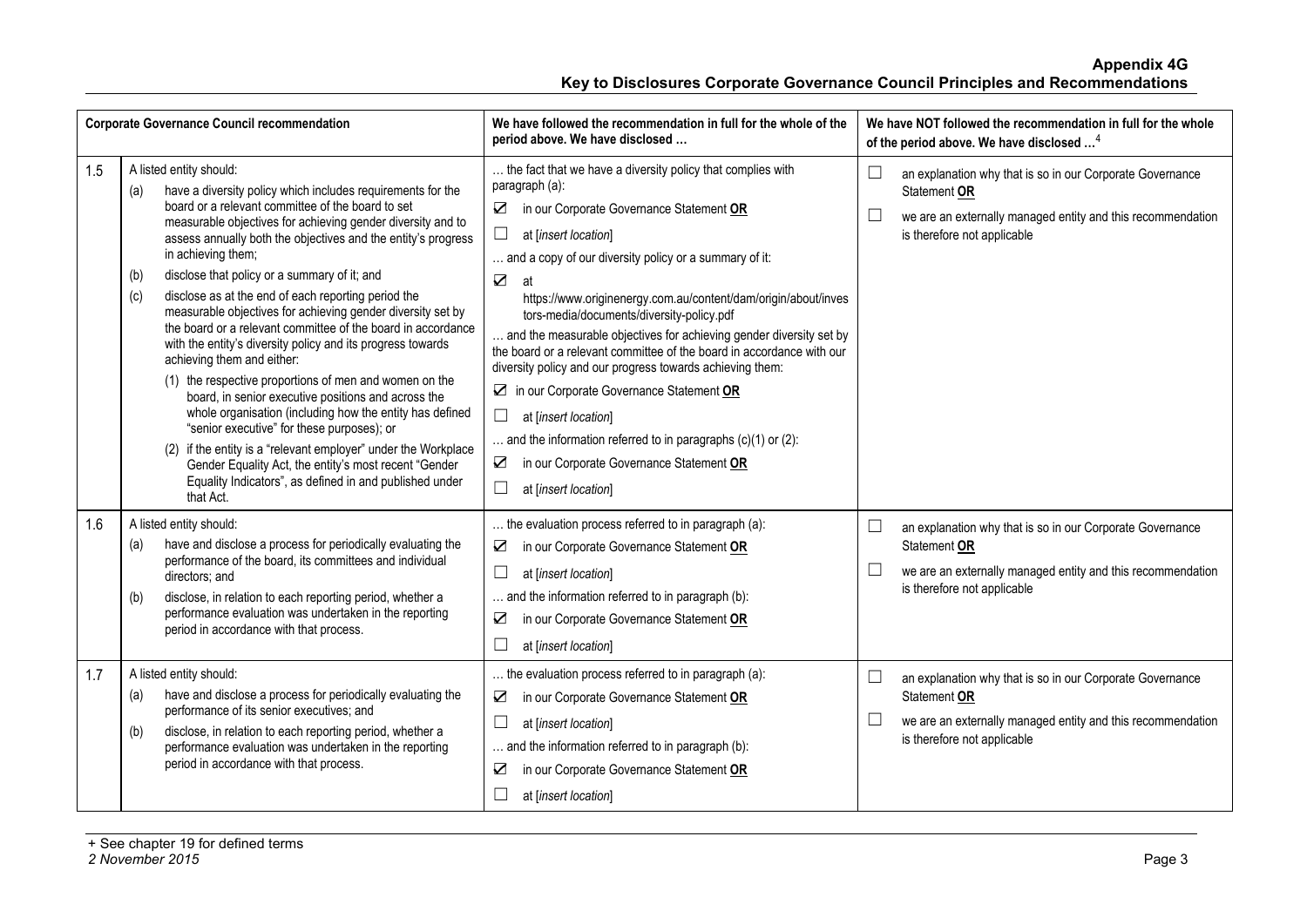| <b>Corporate Governance Council recommendation</b> |                                                                                                                                                                                                                                                                                                                                                                                                                                                                                                                                                                                                                                                                                                                                                                                                                                                                     | We have followed the recommendation in full for the whole of the<br>period above. We have disclosed                                                                                                                                                                                                                                                                                                                                                                                                                                                                                                                                                                                                                                                                                                                                                                                                                                                                                                                                                                                                     | We have NOT followed the recommendation in full for the whole<br>of the period above. We have disclosed <sup>4</sup>                                                                   |
|----------------------------------------------------|---------------------------------------------------------------------------------------------------------------------------------------------------------------------------------------------------------------------------------------------------------------------------------------------------------------------------------------------------------------------------------------------------------------------------------------------------------------------------------------------------------------------------------------------------------------------------------------------------------------------------------------------------------------------------------------------------------------------------------------------------------------------------------------------------------------------------------------------------------------------|---------------------------------------------------------------------------------------------------------------------------------------------------------------------------------------------------------------------------------------------------------------------------------------------------------------------------------------------------------------------------------------------------------------------------------------------------------------------------------------------------------------------------------------------------------------------------------------------------------------------------------------------------------------------------------------------------------------------------------------------------------------------------------------------------------------------------------------------------------------------------------------------------------------------------------------------------------------------------------------------------------------------------------------------------------------------------------------------------------|----------------------------------------------------------------------------------------------------------------------------------------------------------------------------------------|
|                                                    | PRINCIPLE 2 - STRUCTURE THE BOARD TO ADD VALUE                                                                                                                                                                                                                                                                                                                                                                                                                                                                                                                                                                                                                                                                                                                                                                                                                      |                                                                                                                                                                                                                                                                                                                                                                                                                                                                                                                                                                                                                                                                                                                                                                                                                                                                                                                                                                                                                                                                                                         |                                                                                                                                                                                        |
| 2.1                                                | The board of a listed entity should:<br>have a nomination committee which:<br>(a)<br>(1) has at least three members, a majority of whom are<br>independent directors; and<br>(2) is chaired by an independent director,<br>and disclose:<br>(3) the charter of the committee;<br>(4) the members of the committee; and<br>(5) as at the end of each reporting period, the number of<br>times the committee met throughout the period and<br>the individual attendances of the members at those<br>meetings; or<br>if it does not have a nomination committee, disclose that<br>(b)<br>fact and the processes it employs to address board<br>succession issues and to ensure that the board has the<br>appropriate balance of skills, knowledge, experience,<br>independence and diversity to enable it to discharge its<br>duties and responsibilities effectively. | [If the entity complies with paragraph (a):]<br>the fact that we have a nomination committee that complies with<br>paragraphs (1) and (2):<br>in our Corporate Governance Statement OR<br>☑<br>at linsert location]<br>and a copy of the charter of the committee:<br>☑<br>at<br>https://www.originenergy.com.au/content/dam/origin/about/inve<br>stors-media/documents/nomination-committee-charter.pdf<br>and the information referred to in paragraphs (4) and (5):<br>in our Corporate Governance Statement OR<br>☑<br>at this location: Director's Report<br>https://www.originenergy.com.au/about/investors-<br>media/reports-and-results.html<br>[If the entity complies with paragraph (b):]<br>the fact that we do not have a nomination committee and the<br>processes we employ to address board succession issues and to<br>ensure that the board has the appropriate balance of skills,<br>knowledge, experience, independence and diversity to enable it to<br>discharge its duties and responsibilities effectively:<br>in our Corporate Governance Statement OR<br>at [insert location] | ⊔<br>an explanation why that is so in our Corporate Governance<br>Statement OR<br>└<br>we are an externally managed entity and this recommendation<br>is therefore not applicable      |
| 2.2                                                | A listed entity should have and disclose a board skills matrix<br>setting out the mix of skills and diversity that the board currently<br>has or is looking to achieve in its membership.                                                                                                                                                                                                                                                                                                                                                                                                                                                                                                                                                                                                                                                                           | our board skills matrix:<br>☑<br>in our Corporate Governance Statement OR<br>at [insert location]                                                                                                                                                                                                                                                                                                                                                                                                                                                                                                                                                                                                                                                                                                                                                                                                                                                                                                                                                                                                       | $\Box$<br>an explanation why that is so in our Corporate Governance<br>Statement OR<br>L<br>we are an externally managed entity and this recommendation<br>is therefore not applicable |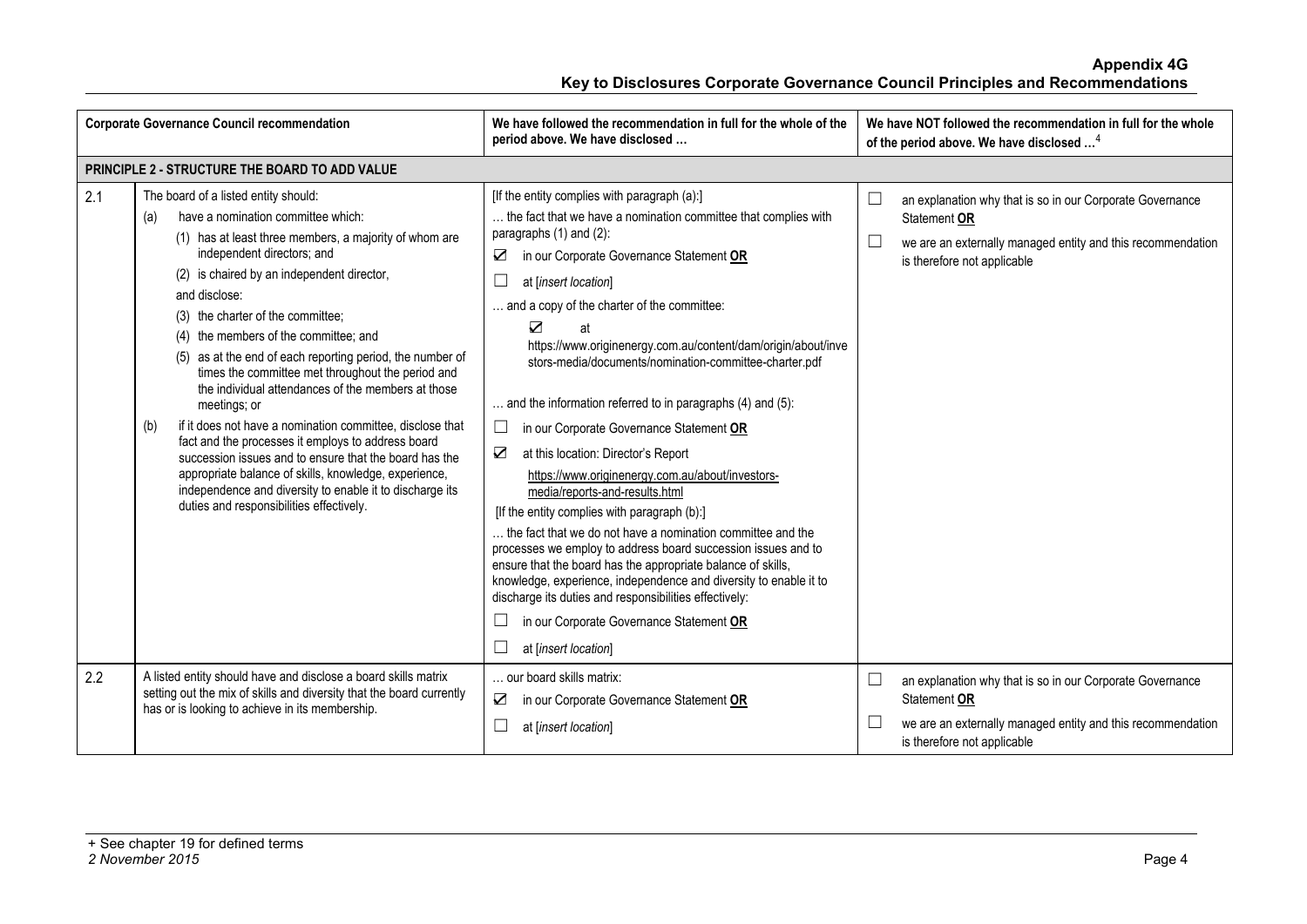| <b>Corporate Governance Council recommendation</b> |                                                                                                                                                                                                                                                                                                                                                                                                                                                                                                                                                        | We have followed the recommendation in full for the whole of the<br>period above. We have disclosed                                                                                                                                                                                                                                                                                                                                                                                                                                                             |                               | We have NOT followed the recommendation in full for the whole<br>of the period above. We have disclosed <sup>4</sup>                                                    |
|----------------------------------------------------|--------------------------------------------------------------------------------------------------------------------------------------------------------------------------------------------------------------------------------------------------------------------------------------------------------------------------------------------------------------------------------------------------------------------------------------------------------------------------------------------------------------------------------------------------------|-----------------------------------------------------------------------------------------------------------------------------------------------------------------------------------------------------------------------------------------------------------------------------------------------------------------------------------------------------------------------------------------------------------------------------------------------------------------------------------------------------------------------------------------------------------------|-------------------------------|-------------------------------------------------------------------------------------------------------------------------------------------------------------------------|
| 2.3                                                | A listed entity should disclose:<br>the names of the directors considered by the board to be<br>(a)<br>independent directors;<br>if a director has an interest, position, association or<br>(b)<br>relationship of the type described in Box 2.3 but the board<br>is of the opinion that it does not compromise the<br>independence of the director, the nature of the interest,<br>position, association or relationship in question and an<br>explanation of why the board is of that opinion; and<br>the length of service of each director.<br>(c) | the names of the directors considered by the board to be<br>independent directors:<br>in our Corporate Governance Statement OR<br>☑<br>in our Directors Report<br>https://www.originenergy.com.au/about/investors-media/reports-<br>and-results.html<br>and, where applicable, the information referred to in paragraph (b):<br>Not applicable<br>and the length of service of each director:<br>in our Corporate Governance Statement OR<br>☑<br>in our Directors Report<br>https://www.originenergy.com.au/about/investors-media/reports-<br>and-results.html | $\Box$                        | an explanation why that is so in our Corporate Governance<br>Statement                                                                                                  |
| 2.4                                                | A majority of the board of a listed entity should be independent<br>directors.                                                                                                                                                                                                                                                                                                                                                                                                                                                                         | the fact that we follow this recommendation:<br>☑<br>in our Corporate Governance Statement OR<br>at [insert location]                                                                                                                                                                                                                                                                                                                                                                                                                                           | $\overline{\phantom{a}}$<br>L | an explanation why that is so in our Corporate Governance<br>Statement OR<br>we are an externally managed entity and this recommendation<br>is therefore not applicable |
| 2.5                                                | The chair of the board of a listed entity should be an independent<br>director and, in particular, should not be the same person as the<br>CEO of the entity.                                                                                                                                                                                                                                                                                                                                                                                          | the fact that we follow this recommendation:<br>☑<br>in our Corporate Governance Statement OR<br>at [insert location]                                                                                                                                                                                                                                                                                                                                                                                                                                           | $\overline{\phantom{a}}$<br>L | an explanation why that is so in our Corporate Governance<br>Statement OR<br>we are an externally managed entity and this recommendation<br>is therefore not applicable |
| 2.6                                                | A listed entity should have a program for inducting new directors<br>and provide appropriate professional development opportunities<br>for directors to develop and maintain the skills and knowledge<br>needed to perform their role as directors effectively.                                                                                                                                                                                                                                                                                        | the fact that we follow this recommendation:<br>$\triangledown$<br>in our Corporate Governance Statement OR<br>at [insert location]                                                                                                                                                                                                                                                                                                                                                                                                                             | $\overline{\phantom{a}}$<br>L | an explanation why that is so in our Corporate Governance<br>Statement OR<br>we are an externally managed entity and this recommendation<br>is therefore not applicable |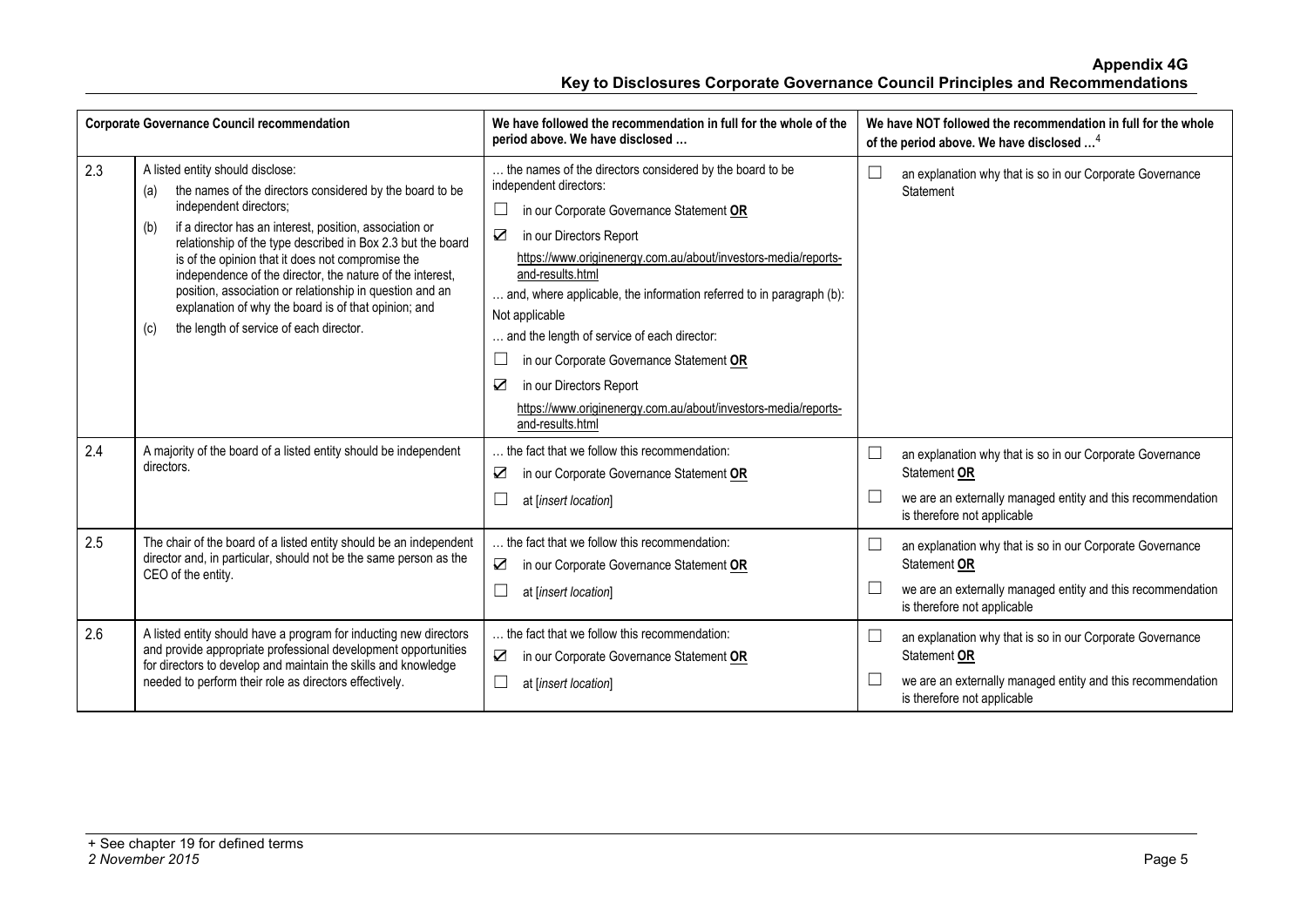| <b>Corporate Governance Council recommendation</b> |                                                                                                                                                                      | We have followed the recommendation in full for the whole of the<br>period above. We have disclosed                                                                                        | We have NOT followed the recommendation in full for the whole<br>of the period above. We have disclosed <sup>4</sup> |
|----------------------------------------------------|----------------------------------------------------------------------------------------------------------------------------------------------------------------------|--------------------------------------------------------------------------------------------------------------------------------------------------------------------------------------------|----------------------------------------------------------------------------------------------------------------------|
|                                                    | <b>PRINCIPLE 3 - ACT ETHICALLY AND RESPONSIBLY</b>                                                                                                                   |                                                                                                                                                                                            |                                                                                                                      |
| 3.1                                                | A listed entity should:<br>have a code of conduct for its directors, senior executives<br>(a)<br>and employees; and<br>disclose that code or a summary of it.<br>(b) | our code of conduct or a summary of it:<br>in our Corporate Governance Statement OR<br>at https://www.originenergy.com.au/content/dam/origin/about/inves<br>Κ<br>media/code-of-conduct.pdf | an explanation why that is so in our Corporate Governance<br>Statement                                               |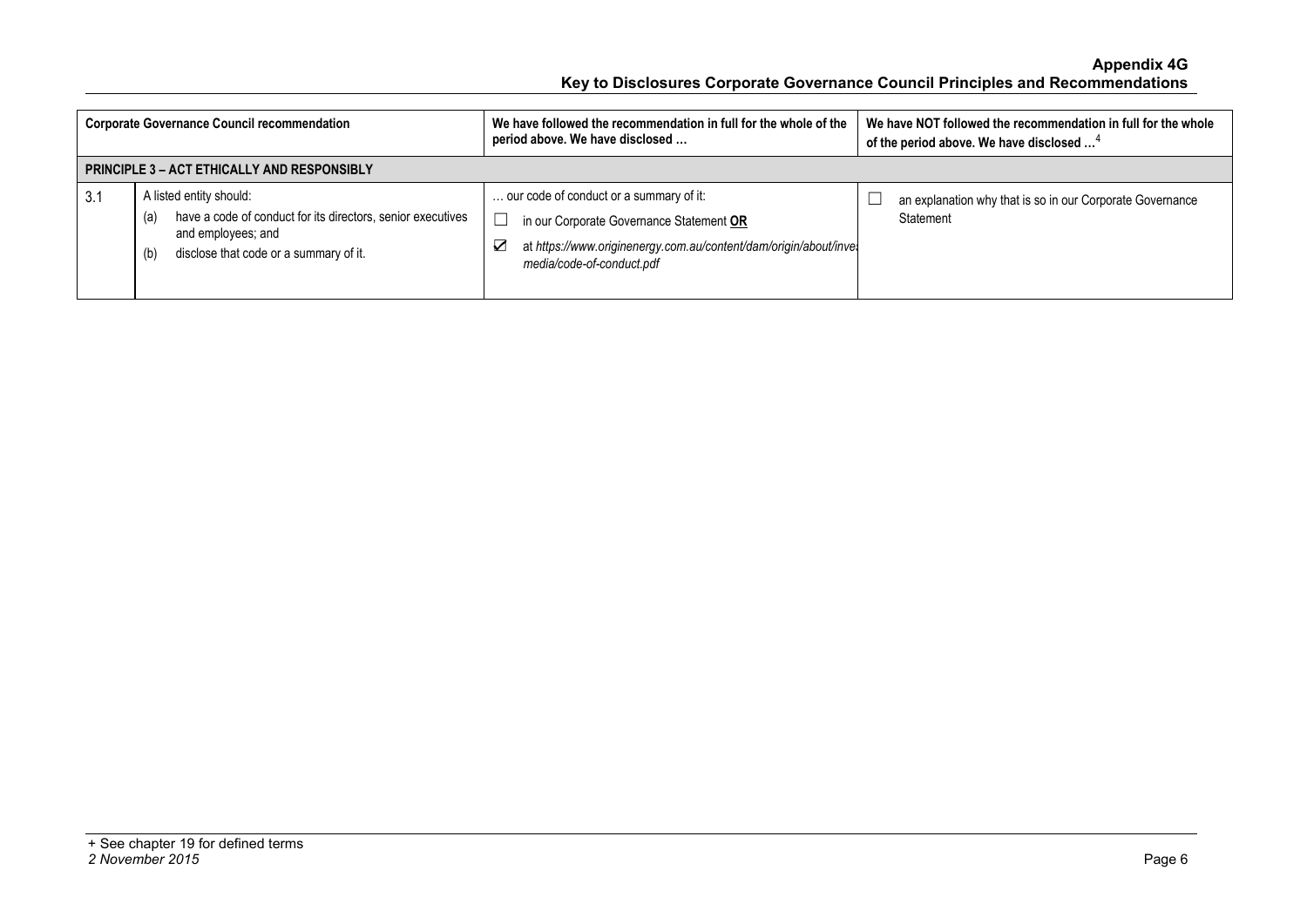| <b>Corporate Governance Council recommendation</b> |                                                                                                                                                                                                                                                                                                                                                                                                                                                                                                                                                                                                                                                                                                                                                                                                                                                                                                                                                                                      | We have followed the recommendation in full for the whole of the<br>period above. We have disclosed                                                                                                                                                                                                                                                                                                                                                                                                                                                                                                                                                                                                                                                                                                                                                                                                                                                                                                                                                                                                               | We have NOT followed the recommendation in full for the whole<br>of the period above. We have disclosed <sup>4</sup> |
|----------------------------------------------------|--------------------------------------------------------------------------------------------------------------------------------------------------------------------------------------------------------------------------------------------------------------------------------------------------------------------------------------------------------------------------------------------------------------------------------------------------------------------------------------------------------------------------------------------------------------------------------------------------------------------------------------------------------------------------------------------------------------------------------------------------------------------------------------------------------------------------------------------------------------------------------------------------------------------------------------------------------------------------------------|-------------------------------------------------------------------------------------------------------------------------------------------------------------------------------------------------------------------------------------------------------------------------------------------------------------------------------------------------------------------------------------------------------------------------------------------------------------------------------------------------------------------------------------------------------------------------------------------------------------------------------------------------------------------------------------------------------------------------------------------------------------------------------------------------------------------------------------------------------------------------------------------------------------------------------------------------------------------------------------------------------------------------------------------------------------------------------------------------------------------|----------------------------------------------------------------------------------------------------------------------|
|                                                    | <b>PRINCIPLE 4 - SAFEGUARD INTEGRITY IN CORPORATE REPORTING</b>                                                                                                                                                                                                                                                                                                                                                                                                                                                                                                                                                                                                                                                                                                                                                                                                                                                                                                                      |                                                                                                                                                                                                                                                                                                                                                                                                                                                                                                                                                                                                                                                                                                                                                                                                                                                                                                                                                                                                                                                                                                                   |                                                                                                                      |
| 4.1                                                | The board of a listed entity should:<br>have an audit committee which:<br>(a)<br>(1) has at least three members, all of whom are non-<br>executive directors and a majority of whom are<br>independent directors; and<br>(2) is chaired by an independent director, who is not the<br>chair of the board,<br>and disclose:<br>(3) the charter of the committee;<br>(4) the relevant qualifications and experience of the<br>members of the committee; and<br>(5) in relation to each reporting period, the number of<br>times the committee met throughout the period and<br>the individual attendances of the members at those<br>meetings; or<br>if it does not have an audit committee, disclose that fact<br>(b)<br>and the processes it employs that independently verify and<br>safeguard the integrity of its corporate reporting, including<br>the processes for the appointment and removal of the<br>external auditor and the rotation of the audit engagement<br>partner. | [If the entity complies with paragraph (a):]<br>the fact that we have an audit committee that complies with<br>paragraphs $(1)$ and $(2)$ :<br>in our Corporate Governance Statement OR<br>☑<br>$\Box$<br>at [insert location]<br>and a copy of the charter of the committee:<br>$\sum$<br>at<br>https://www.originenergy.com.au/content/dam/origin/about/inves<br>tors-media/audit-committee-charter.pdf<br>and the information referred to in paragraphs (4) and (5):<br>$\Box$<br>in our Corporate Governance Statement OR<br>$\sum$<br>at this location: Directors' Report<br>https://www.originenergy.com.au/about/investors-media/reports-<br>and-results.html<br>[If the entity complies with paragraph (b):]<br>the fact that we do not have an audit committee and the processes<br>we employ that independently verify and safeguard the integrity of our<br>corporate reporting, including the processes for the appointment and<br>removal of the external auditor and the rotation of the audit<br>engagement partner:<br>in our Corporate Governance Statement OR<br>$\Box$<br>at [insert location] | $\Box$<br>an explanation why that is so in our Corporate Governance<br>Statement                                     |
| 4.2                                                | The board of a listed entity should, before it approves the entity's<br>financial statements for a financial period, receive from its CEO<br>and CFO a declaration that, in their opinion, the financial records<br>of the entity have been properly maintained and that the financial<br>statements comply with the appropriate accounting standards<br>and give a true and fair view of the financial position and<br>performance of the entity and that the opinion has been formed<br>on the basis of a sound system of risk management and internal<br>control which is operating effectively.                                                                                                                                                                                                                                                                                                                                                                                  | the fact that we follow this recommendation:<br>$\sum$<br>in our Corporate Governance Statement OR<br>$\Box$<br>at [insert location]                                                                                                                                                                                                                                                                                                                                                                                                                                                                                                                                                                                                                                                                                                                                                                                                                                                                                                                                                                              | $\Box$<br>an explanation why that is so in our Corporate Governance<br>Statement                                     |

+ See chapter 19 for defined terms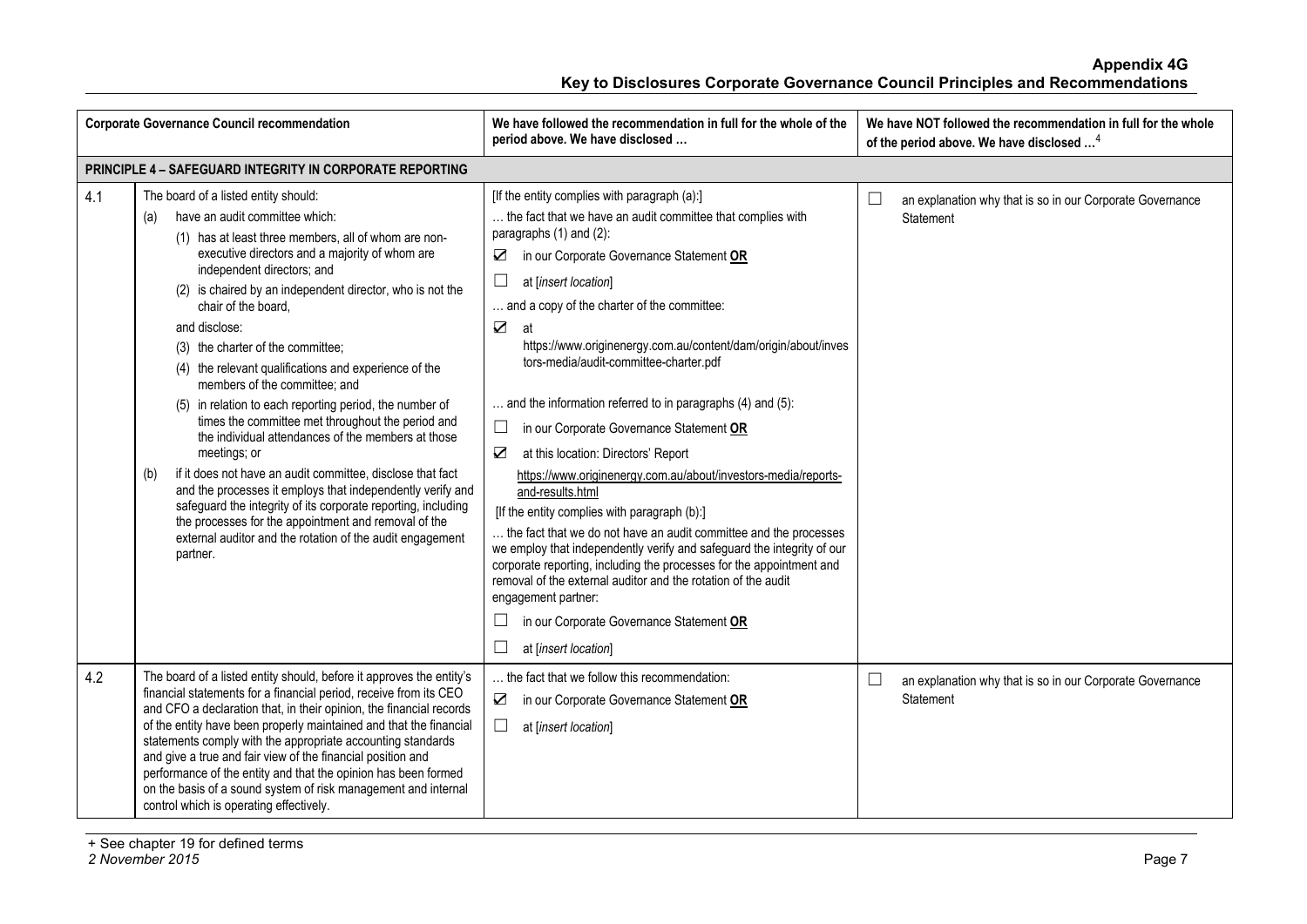| <b>Corporate Governance Council recommendation</b> |                                                                                                                                                                                                     | We have followed the recommendation in full for the whole of the<br>period above. We have disclosed                                                                                                                                                                               |                  | We have NOT followed the recommendation in full for the whole<br>of the period above. We have disclosed <sup>4</sup>                                                                                                                |
|----------------------------------------------------|-----------------------------------------------------------------------------------------------------------------------------------------------------------------------------------------------------|-----------------------------------------------------------------------------------------------------------------------------------------------------------------------------------------------------------------------------------------------------------------------------------|------------------|-------------------------------------------------------------------------------------------------------------------------------------------------------------------------------------------------------------------------------------|
| 4.3                                                | A listed entity that has an AGM should ensure that its external<br>auditor attends its AGM and is available to answer questions<br>from security holders relevant to the audit.                     | the fact that we follow this recommendation:<br>$\triangledown$<br>in our Corporate Governance Statement OR<br>$\Box$<br>at [insert location]                                                                                                                                     | $\Box$<br>$\Box$ | an explanation why that is so in our Corporate Governance<br>Statement OR<br>we are an externally managed entity that does not hold an<br>annual general meeting and this recommendation is therefore<br>not applicable             |
|                                                    | PRINCIPLE 5 - MAKE TIMELY AND BALANCED DISCLOSURE                                                                                                                                                   |                                                                                                                                                                                                                                                                                   |                  |                                                                                                                                                                                                                                     |
| 5.1                                                | A listed entity should:<br>have a written policy for complying with its continuous<br>(a)<br>disclosure obligations under the Listing Rules; and<br>disclose that policy or a summary of it.<br>(b) | our continuous disclosure compliance policy or a summary of it:<br>$\Box$<br>in our Corporate Governance Statement OR<br>$\overline{\mathbf{Z}}$<br>at<br>https://www.originenergy.com.au/content/dam/origin/about/inves<br>tors-media/documents/continuous-disclosure-policy.pdf | $\Box$           | an explanation why that is so in our Corporate Governance<br>Statement                                                                                                                                                              |
|                                                    | <b>PRINCIPLE 6 - RESPECT THE RIGHTS OF SECURITY HOLDERS</b>                                                                                                                                         |                                                                                                                                                                                                                                                                                   |                  |                                                                                                                                                                                                                                     |
| 6.1                                                | A listed entity should provide information about itself and its<br>governance to investors via its website.                                                                                         | information about us and our governance on our website:<br>$\triangledown$<br>at https://www.originenergy.com.au/about/investors-media.html                                                                                                                                       | $\Box$           | an explanation why that is so in our Corporate Governance<br>Statement                                                                                                                                                              |
| 6.2                                                | A listed entity should design and implement an investor relations<br>program to facilitate effective two-way communication with<br>investors.                                                       | the fact that we follow this recommendation:<br>$\triangledown$<br>in our Corporate Governance Statement OR<br>П<br>at [insert location]                                                                                                                                          | $\Box$           | an explanation why that is so in our Corporate Governance<br>Statement                                                                                                                                                              |
| 6.3                                                | A listed entity should disclose the policies and processes it has in<br>place to facilitate and encourage participation at meetings of<br>security holders.                                         | our policies and processes for facilitating and encouraging<br>participation at meetings of security holders:<br>$\triangledown$<br>in our Corporate Governance Statement OR<br>at [insert location]                                                                              | $\Box$<br>$\Box$ | an explanation why that is so in our Corporate Governance<br>Statement OR<br>we are an externally managed entity that does not hold<br>periodic meetings of security holders and this recommendation<br>is therefore not applicable |
| 6.4                                                | A listed entity should give security holders the option to receive<br>communications from, and send communications to, the entity<br>and its security registry electronically.                      | the fact that we follow this recommendation:<br>$\triangledown$<br>in our Corporate Governance Statement OR<br>at [insert location]                                                                                                                                               | $\Box$           | an explanation why that is so in our Corporate Governance<br>Statement                                                                                                                                                              |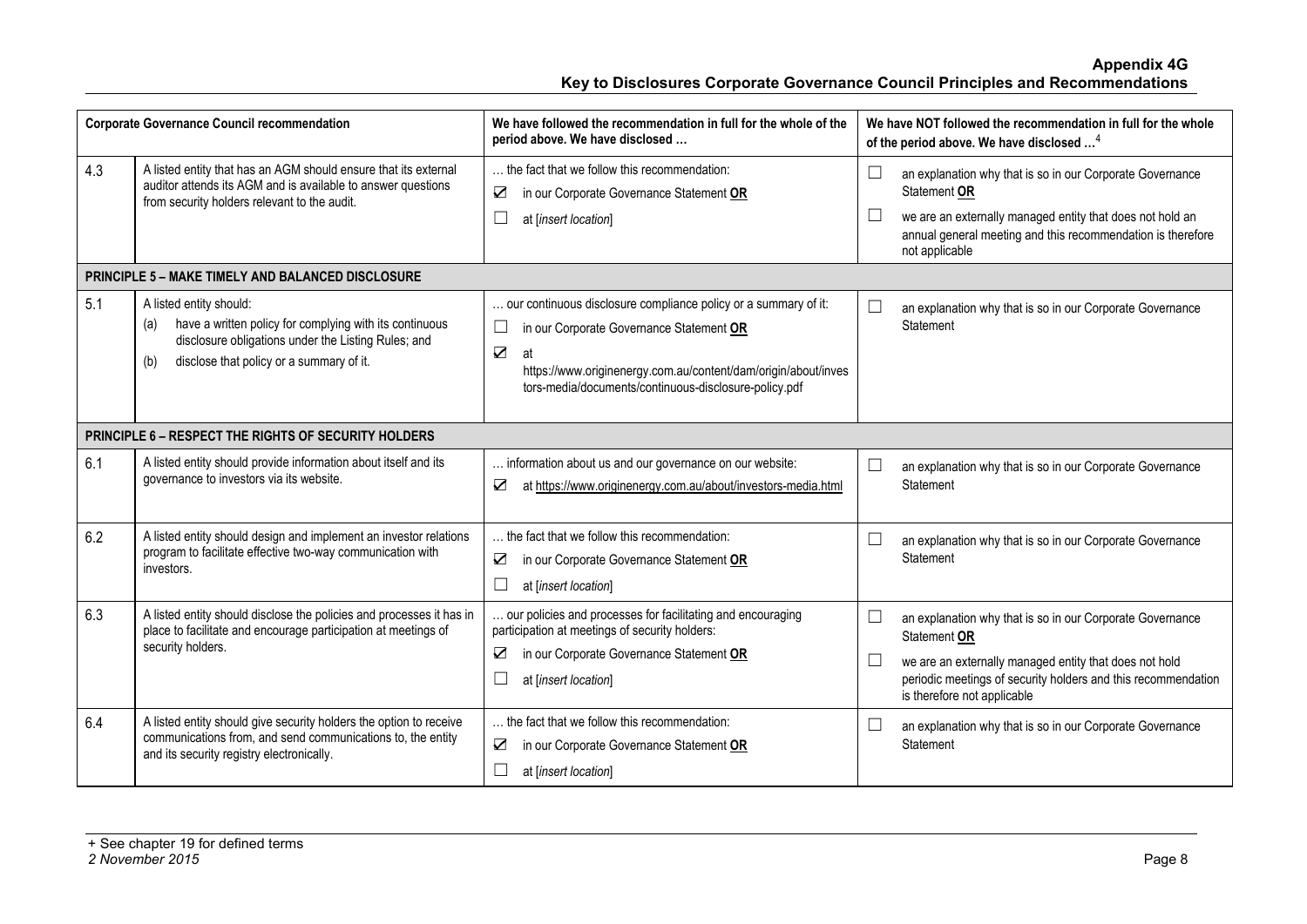|     | <b>Corporate Governance Council recommendation</b>                                                                                                                                                                                                                                                                                                                                                                                                                                                                                                                                                                                                                                                                                                 | We have followed the recommendation in full for the whole of the<br>period above. We have disclosed                                                                                                                                                                                                                                                                                                                                                                                                                                                                                                                                                                                                                                                                                                                                                                                                                                                                              | We have NOT followed the recommendation in full for the whole<br>of the period above. We have disclosed <sup>4</sup> |
|-----|----------------------------------------------------------------------------------------------------------------------------------------------------------------------------------------------------------------------------------------------------------------------------------------------------------------------------------------------------------------------------------------------------------------------------------------------------------------------------------------------------------------------------------------------------------------------------------------------------------------------------------------------------------------------------------------------------------------------------------------------------|----------------------------------------------------------------------------------------------------------------------------------------------------------------------------------------------------------------------------------------------------------------------------------------------------------------------------------------------------------------------------------------------------------------------------------------------------------------------------------------------------------------------------------------------------------------------------------------------------------------------------------------------------------------------------------------------------------------------------------------------------------------------------------------------------------------------------------------------------------------------------------------------------------------------------------------------------------------------------------|----------------------------------------------------------------------------------------------------------------------|
|     | <b>PRINCIPLE 7 - RECOGNISE AND MANAGE RISK</b>                                                                                                                                                                                                                                                                                                                                                                                                                                                                                                                                                                                                                                                                                                     |                                                                                                                                                                                                                                                                                                                                                                                                                                                                                                                                                                                                                                                                                                                                                                                                                                                                                                                                                                                  |                                                                                                                      |
| 7.1 | The board of a listed entity should:<br>have a committee or committees to oversee risk, each of<br>(a)<br>which:<br>(1) has at least three members, a majority of whom are<br>independent directors; and<br>(2) is chaired by an independent director,<br>and disclose:<br>(3) the charter of the committee;<br>(4) the members of the committee; and<br>(5) as at the end of each reporting period, the number of<br>times the committee met throughout the period and<br>the individual attendances of the members at those<br>meetings; or<br>if it does not have a risk committee or committees that<br>(b)<br>satisfy (a) above, disclose that fact and the processes it<br>employs for overseeing the entity's risk management<br>framework. | [If the entity complies with paragraph (a):]<br>the fact that we have a committee or committees to oversee risk<br>that comply with paragraphs (1) and (2):<br>☑<br>in our Corporate Governance Statement OR<br>$\Box$<br>at [insert location]<br>and a copy of the charter of the committee:<br>$\sum$<br>at<br>https://www.originenergy.com.au/content/dam/origin/about/inves<br>tors-media/risk-committee-charter.pdf<br>and the information referred to in paragraphs (4) and (5):<br>in our Corporate Governance Statement OR<br>$\Box$<br>$\triangledown$<br>at this location: Directors' Report<br>https://www.originenergy.com.au/about/investors-<br>media/reports-and-results.html<br>[If the entity complies with paragraph (b):]<br>the fact that we do not have a risk committee or committees that<br>satisfy (a) and the processes we employ for overseeing our risk<br>management framework:<br>in our Corporate Governance Statement OR<br>at [insert location] | $\Box$<br>an explanation why that is so in our Corporate Governance<br><b>Statement</b>                              |
| 7.2 | The board or a committee of the board should:<br>review the entity's risk management framework at least<br>(a)<br>annually to satisfy itself that it continues to be sound; and<br>disclose, in relation to each reporting period, whether such<br>(b)<br>a review has taken place.                                                                                                                                                                                                                                                                                                                                                                                                                                                                | the fact that board or a committee of the board reviews the entity's<br>risk management framework at least annually to satisfy itself that it<br>continues to be sound:<br>in our Corporate Governance Statement OR<br>⊻<br>$\Box$<br>at [insert location]<br>and that such a review has taken place in the reporting period<br>covered by this Appendix 4G:<br>$\boldsymbol{\nabla}$<br>in our Corporate Governance Statement OR<br>at [insert location]                                                                                                                                                                                                                                                                                                                                                                                                                                                                                                                        | $\Box$<br>an explanation why that is so in our Corporate Governance<br><b>Statement</b>                              |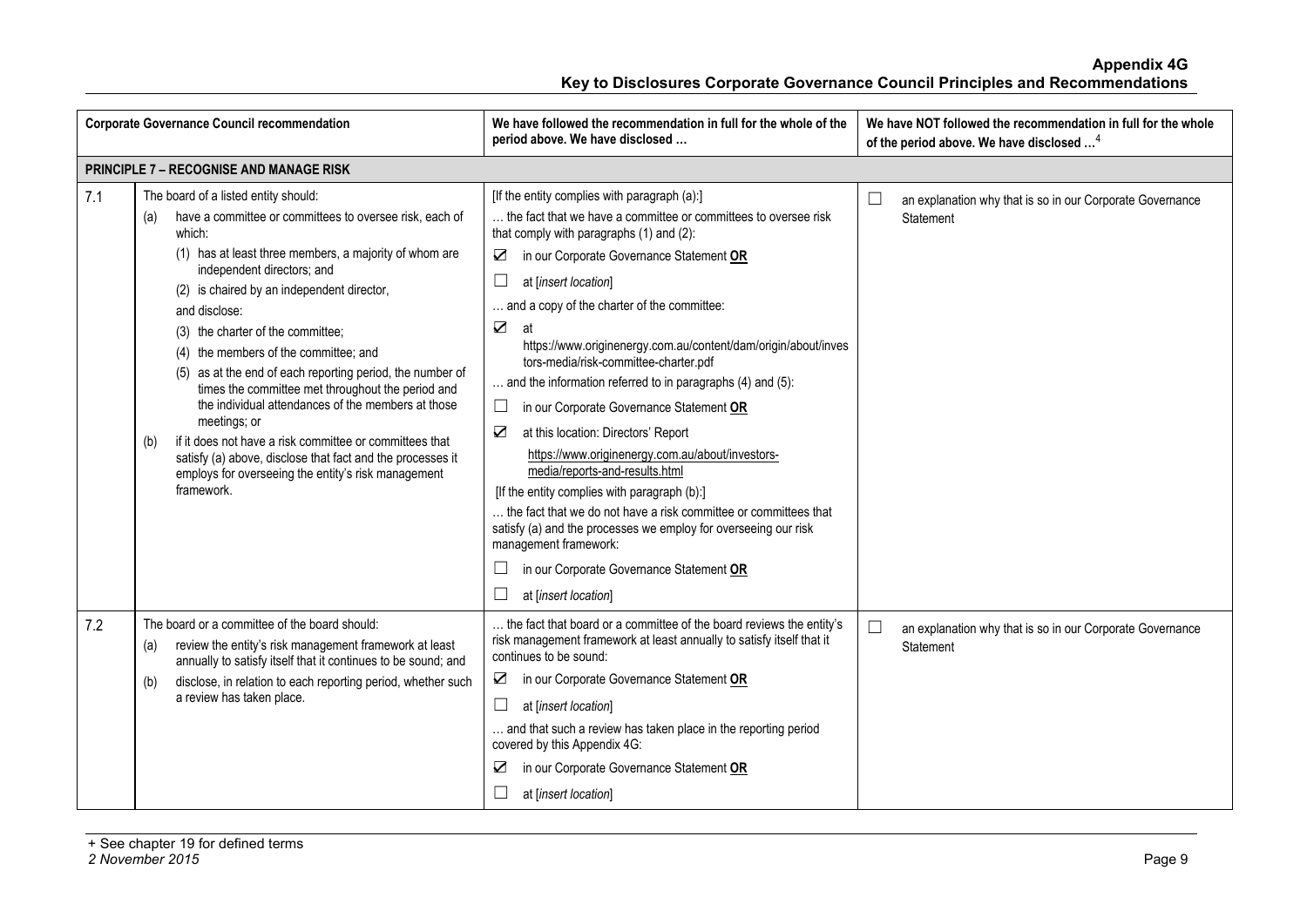|     | <b>Corporate Governance Council recommendation</b>                                                                                                                                                                                                                                                                                                                           | We have followed the recommendation in full for the whole of the<br>period above. We have disclosed                                                                                                                                                                                                                                                                                                                                                                                                                                     | We have NOT followed the recommendation in full for the whole<br>of the period above. We have disclosed <sup>4</sup> |
|-----|------------------------------------------------------------------------------------------------------------------------------------------------------------------------------------------------------------------------------------------------------------------------------------------------------------------------------------------------------------------------------|-----------------------------------------------------------------------------------------------------------------------------------------------------------------------------------------------------------------------------------------------------------------------------------------------------------------------------------------------------------------------------------------------------------------------------------------------------------------------------------------------------------------------------------------|----------------------------------------------------------------------------------------------------------------------|
| 7.3 | A listed entity should disclose:<br>if it has an internal audit function, how the function is<br>(a)<br>structured and what role it performs; or<br>if it does not have an internal audit function, that fact and<br>(b)<br>the processes it employs for evaluating and continually<br>improving the effectiveness of its risk management and<br>internal control processes. | [If the entity complies with paragraph (a):]<br>how our internal audit function is structured and what role it<br>performs:<br>☑<br>in our Corporate Governance Statement OR<br>at [insert location]<br>[If the entity complies with paragraph (b):]<br>the fact that we do not have an internal audit function and the<br>processes we employ for evaluating and continually improving the<br>effectiveness of our risk management and internal control processes:<br>in our Corporate Governance Statement OR<br>at [insert location] | an explanation why that is so in our Corporate Governance<br>Statement                                               |
| 7.4 | A listed entity should disclose whether it has any material<br>exposure to economic, environmental and social sustainability<br>risks and, if it does, how it manages or intends to manage those<br>risks.                                                                                                                                                                   | whether we have any material exposure to economic,<br>environmental and social sustainability risks and, if we do, how we<br>manage or intend to manage those risks:<br>☑<br>in our Corporate Governance Statement OR<br>at [insert location]                                                                                                                                                                                                                                                                                           | an explanation why that is so in our Corporate Governance<br>Statement                                               |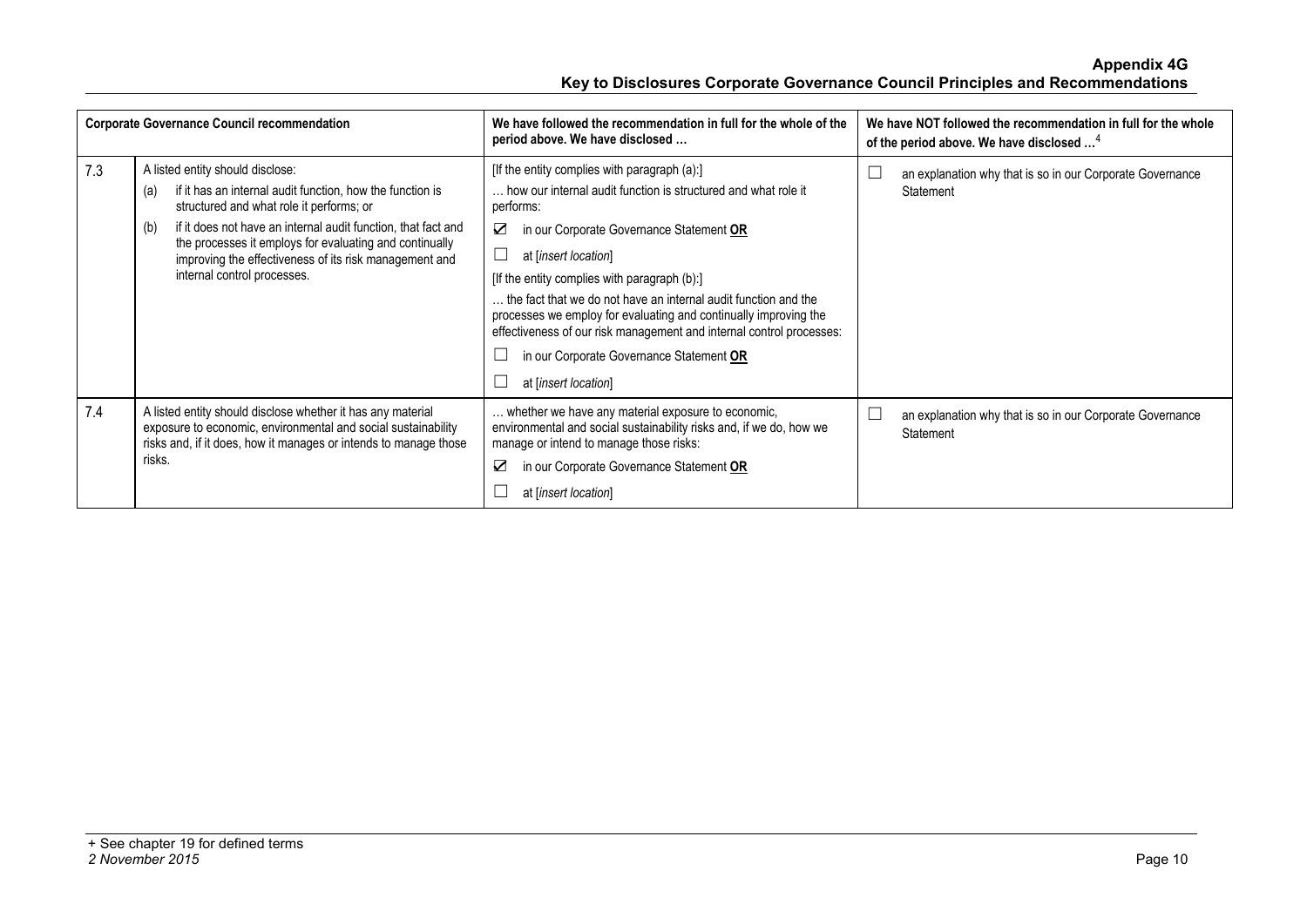| <b>Corporate Governance Council recommendation</b>     |                                                                                                                                                                                                                                                                                                                                                                                                                                                                                                                                                                                                                                                                                                                                                                                                      | We have followed the recommendation in full for the whole of the<br>period above. We have disclosed                                                                                                                                                                                                                                                                                                                                                                                                                                                                                                                                                                                                                                                                                                                                                                                                                                                                                                                                                                                  | We have NOT followed the recommendation in full for the whole<br>of the period above. We have disclosed <sup>4</sup>                                                                   |  |  |
|--------------------------------------------------------|------------------------------------------------------------------------------------------------------------------------------------------------------------------------------------------------------------------------------------------------------------------------------------------------------------------------------------------------------------------------------------------------------------------------------------------------------------------------------------------------------------------------------------------------------------------------------------------------------------------------------------------------------------------------------------------------------------------------------------------------------------------------------------------------------|--------------------------------------------------------------------------------------------------------------------------------------------------------------------------------------------------------------------------------------------------------------------------------------------------------------------------------------------------------------------------------------------------------------------------------------------------------------------------------------------------------------------------------------------------------------------------------------------------------------------------------------------------------------------------------------------------------------------------------------------------------------------------------------------------------------------------------------------------------------------------------------------------------------------------------------------------------------------------------------------------------------------------------------------------------------------------------------|----------------------------------------------------------------------------------------------------------------------------------------------------------------------------------------|--|--|
| <b>PRINCIPLE 8 - REMUNERATE FAIRLY AND RESPONSIBLY</b> |                                                                                                                                                                                                                                                                                                                                                                                                                                                                                                                                                                                                                                                                                                                                                                                                      |                                                                                                                                                                                                                                                                                                                                                                                                                                                                                                                                                                                                                                                                                                                                                                                                                                                                                                                                                                                                                                                                                      |                                                                                                                                                                                        |  |  |
| 8.1                                                    | The board of a listed entity should:<br>have a remuneration committee which:<br>(a)<br>(1) has at least three members, a majority of whom are<br>independent directors; and<br>(2) is chaired by an independent director,<br>and disclose:<br>(3) the charter of the committee;<br>(4) the members of the committee; and<br>(5) as at the end of each reporting period, the number of<br>times the committee met throughout the period and<br>the individual attendances of the members at those<br>meetings; or<br>if it does not have a remuneration committee, disclose that<br>(b)<br>fact and the processes it employs for setting the level and<br>composition of remuneration for directors and senior<br>executives and ensuring that such remuneration is<br>appropriate and not excessive. | [If the entity complies with paragraph (a):]<br>the fact that we have a remuneration committee that complies with<br>paragraphs $(1)$ and $(2)$ :<br>in our Corporate Governance Statement OR<br>☑<br>$\Box$<br>at [insert location]<br>and a copy of the charter of the committee:<br>$\sum$<br>at<br>https://www.originenergy.com.au/content/dam/origin/about/inves<br>tors-media/remuneration-people-committee-charter.pdf<br>and the information referred to in paragraphs (4) and (5):<br>$\Box$<br>in our Corporate Governance Statement OR<br>$\sum$<br>at this location: Directors' Report<br>https://www.originenergy.com.au/about/investors-media/reports-<br>and-results.html<br>[If the entity complies with paragraph (b):]<br>the fact that we do not have a remuneration committee and the<br>processes we employ for setting the level and composition of<br>remuneration for directors and senior executives and ensuring that<br>such remuneration is appropriate and not excessive:<br>in our Corporate Governance Statement OR<br>$\Box$<br>at [insert location] | an explanation why that is so in our Corporate Governance<br>$\Box$<br>Statement OR<br>⊔<br>we are an externally managed entity and this recommendation is<br>therefore not applicable |  |  |
| 8.2                                                    | A listed entity should separately disclose its policies and<br>practices regarding the remuneration of non-executive directors<br>and the remuneration of executive directors and other senior<br>executives.                                                                                                                                                                                                                                                                                                                                                                                                                                                                                                                                                                                        | separately our remuneration policies and practices regarding the<br>remuneration of non-executive directors and the remuneration of<br>executive directors and other senior executives:<br>$\Box$<br>in our Corporate Governance Statement OR<br>☑<br>at this location: Remuneration Report contained as part of the<br>Directors' Report<br>https://www.originenergy.com.au/about/investors-<br>media/reports-and-results.html                                                                                                                                                                                                                                                                                                                                                                                                                                                                                                                                                                                                                                                      | ⊔<br>an explanation why that is so in our Corporate Governance<br>Statement OR<br>$\Box$<br>we are an externally managed entity and this recommendation<br>is therefore not applicable |  |  |